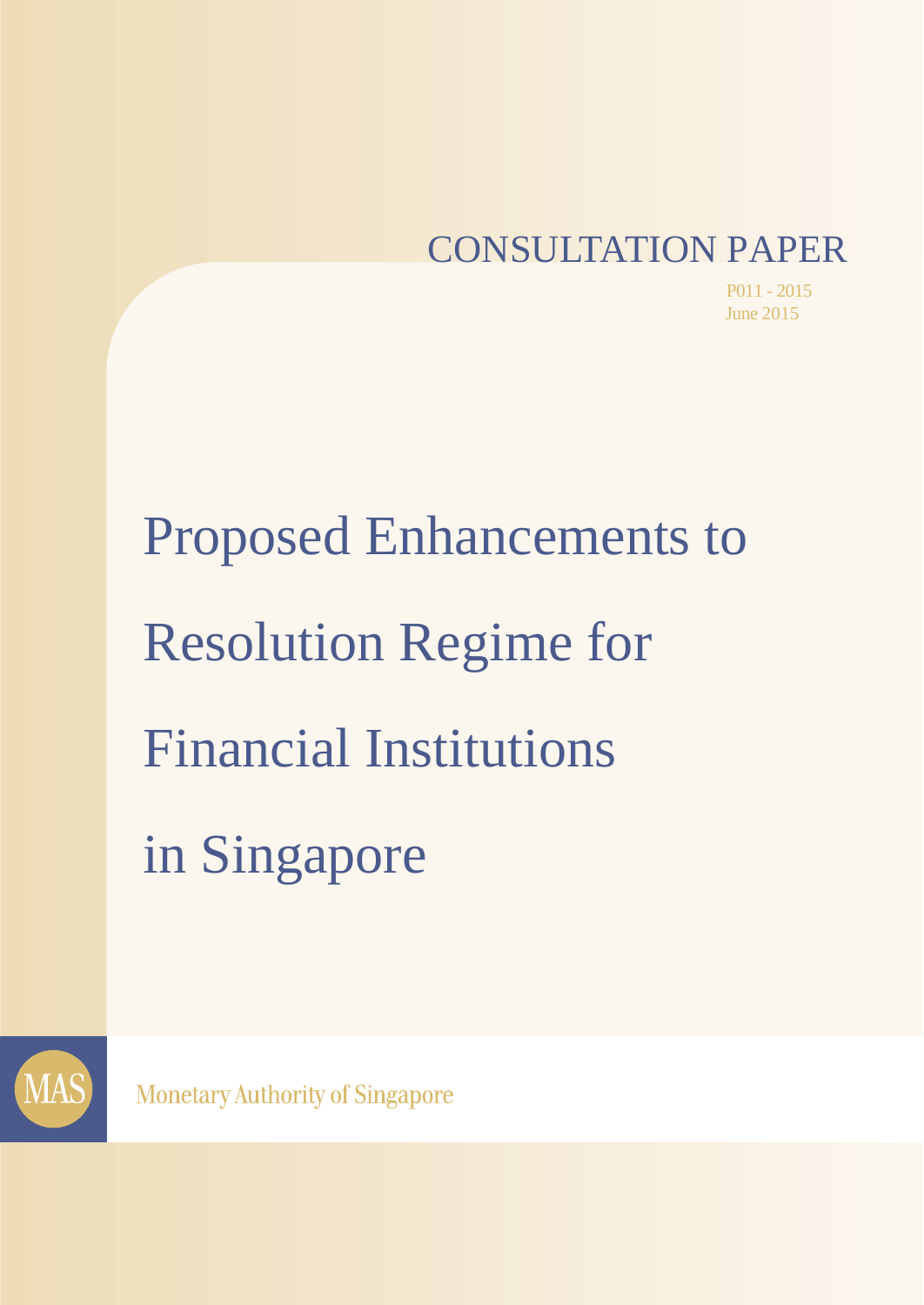## PREFACE

i. MAS proposes to enhance its resolution regime for financial institutions in Singapore by strengthening MAS' powers to resolve distressed financial institutions while maintaining continuity of their critical economic functions. These proposed enhancements take into account global developments, including the Key Attributes of Effective Resolution Regimes for Financial Institutions adopted by the Financial Stability Board.

ii. MAS invites interested parties to provide their views and comments on the proposed enhancements to Singapore's resolution regime. Electronic submission is encouraged. Please submit written comments by 22 July 2015  $to -$ 

Prudential Policy Department Monetary Authority of Singapore 10 Shenton Way, MAS Building Singapore 079117 Fax: (65) 62203973 Email: policy@mas.gov.sg

iii. Please note that all submissions may be made public unless confidentiality is specifically requested.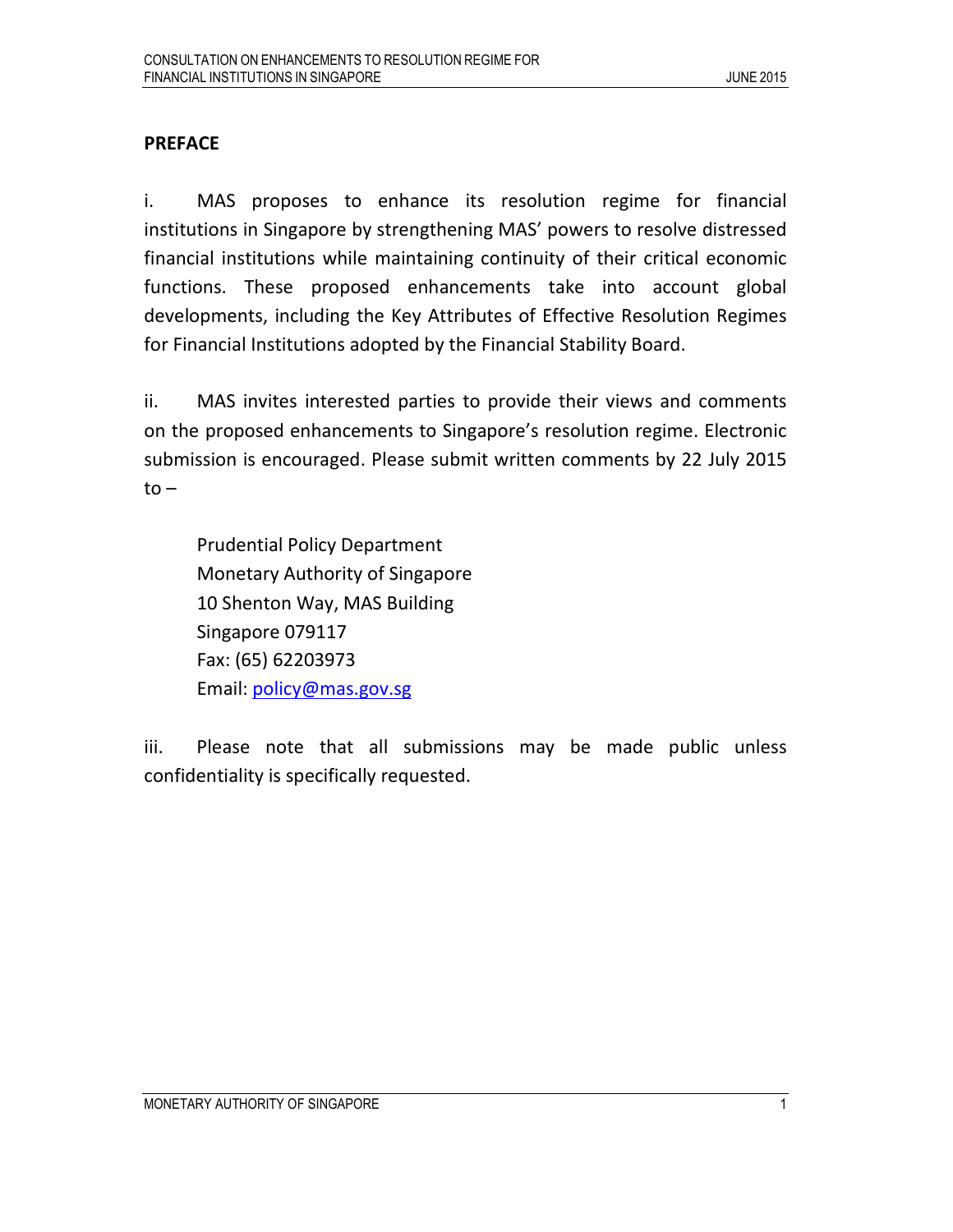#### 1 INTRODUCTION

1.1 The global financial crisis underscored the need to develop effective frameworks to resolve cross-border financial institutions. To this end, the Financial Stability Board ("FSB") adopted the Key Attributes of Effective Resolution Regimes for Financial Institutions ("Key Attributes") in October  $2011<sup>1</sup>$ , setting out core elements that are necessary for an effective resolution regime.

1.2 Guided by the Key Attributes, MAS had in April 2013 strengthened its resolution regime for financial institutions and expanded its powers under the Monetary Authority of Singapore Act ("MAS Act") for the resolution of financial institutions. We extended our resolution powers to cover a wider range of financial institutions<sup>2</sup> and enhanced our resolution toolkit. For example, MAS has powers to assume control of a financial institution, effect a compulsory transfer of business or shares of a financial institution in resolution, effect a compulsory restructuring of share capital of a financial institution in resolution, and set up a bridge financial institution<sup>3</sup>.

1.3 In view of global developments, MAS has further reviewed our resolution regime and proposes to strengthen our resolution regime for financial institutions in Singapore. MAS' policy proposals in the areas of recovery and resolution planning, temporary stays and suspensions, statutory bail-in powers, cross-border recognition of resolution actions,

<sup>&</sup>lt;sup>1</sup> The Key Attributes (at http://www.financialstabilityboard.org/wp-content/uploads/r 141015.pdf) were supplemented in October 2014 with new Annexes containing sector-specific guidance on how the Key Attributes should be applied for insurers, financial market infrastructures and the protection of client assets in resolution, and implementation guidance on information sharing for resolution purposes.

 $^2$  MAS' resolution powers were extended beyond banks and insurers, to apply to other financial institutions, including finance companies, merchant banks, operators and settlement institutions of designated payment systems, approved exchanges, recognised market operators, approved clearing houses, recognised clearing houses, licensed trade repositories, licensed foreign trade repositories, capital market services licensees and financial holding companies.

 $3$  Other enhancements included powers to issue directions to a non-regulated entity in Singapore which belongs to a group of companies of which a financial institution regulated by MAS is a part of and where the entity is significant to the business of such a group; to apply to the Court to claw back the salary, remuneration or benefits given to a director or executive officer under certain circumstances; and to share information with a foreign resolution authority if the information is necessary in the resolution of a financial institution.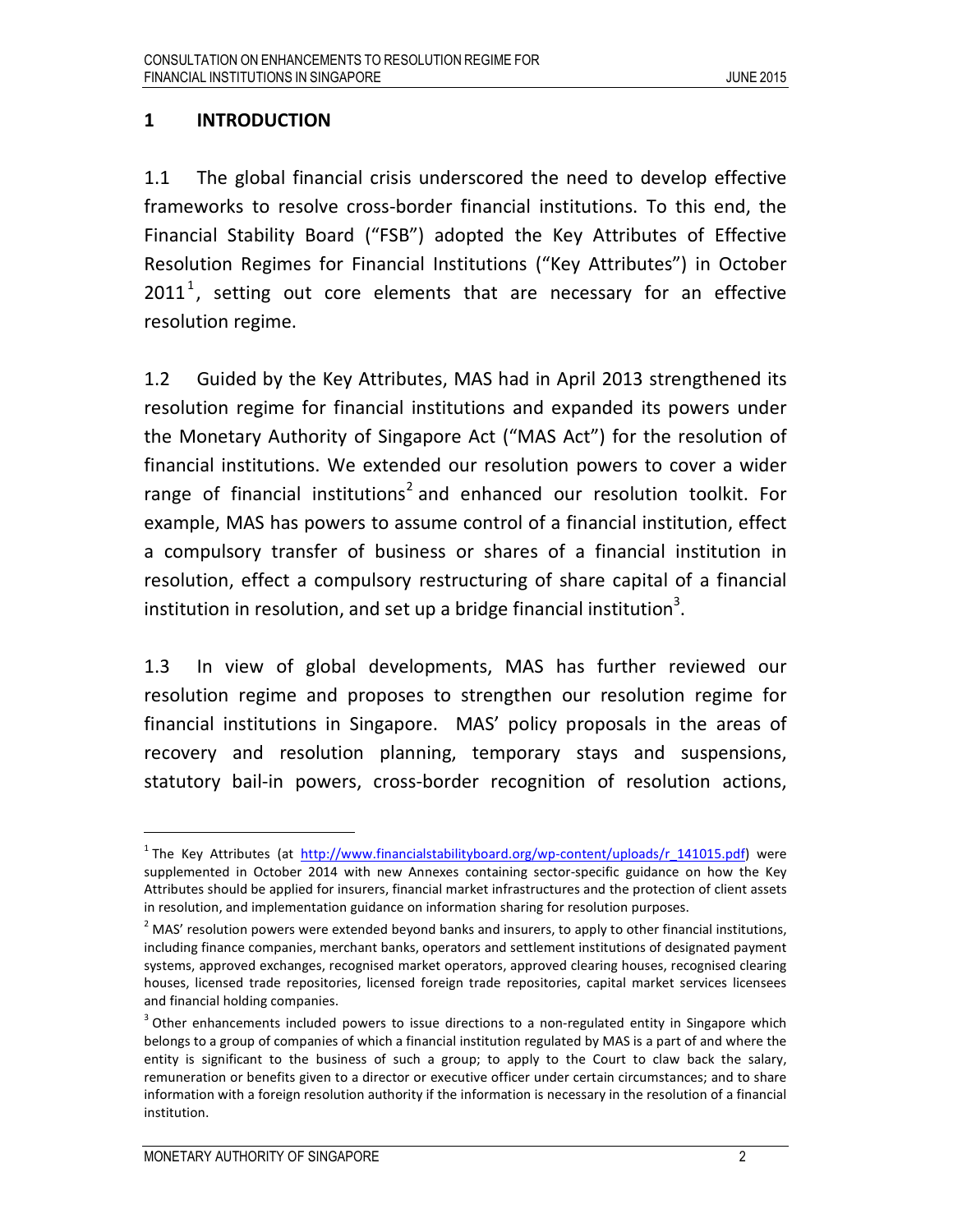creditor safeguards and resolution funding are elaborated in the following sections of the consultation paper –

- Section 2: Recovery and resolution plans
- Section 3: Temporary stays on early termination rights on financial contracts
- Section 4: Temporary suspensions and stays on insurance contracts
- Section 5: Ensuring continuity of essential services and functions
- Section 6: Statutory bail-in regime
- Section 7: Cross-border recognition of resolution actions
- Section 8: Creditor safeguards
- Section 9: Resolution funding

1.4 The proposed policy changes will be effected primarily through amendments to the MAS Act, supported by necessary Regulations. MAS also intends to amend the Insurance Act for provisions relating to the resolution regime for insurers. MAS will consult on the legislative amendments, after considering the feedback on the policy proposals in this consultation.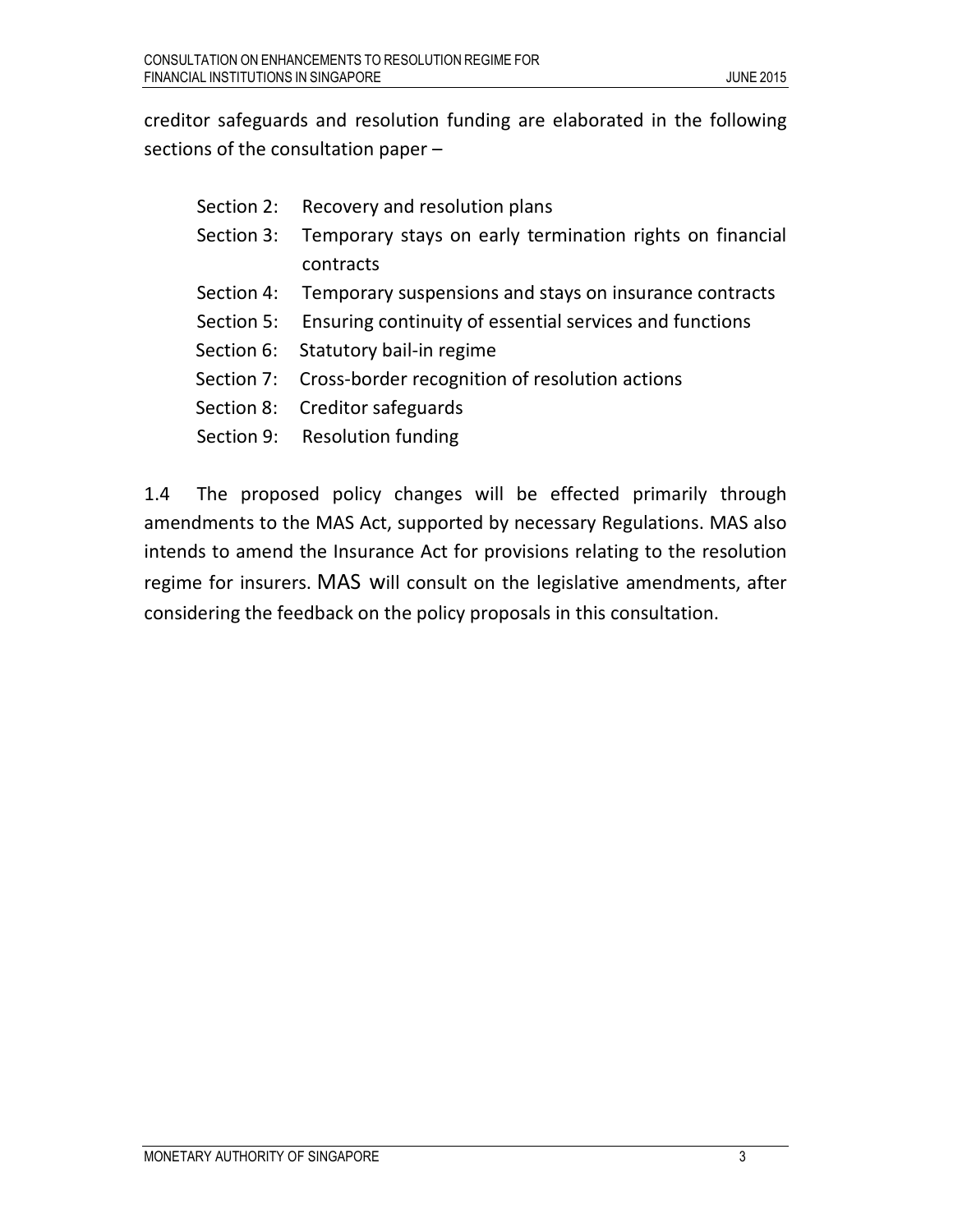## 2 RECOVERY AND RESOLUTION PLANS ("RRPs")

2.1 Robust and credible RRPs serve to reduce the risks posed by a financial institution to the stability of the financial system, ensure the continuity of critical functions to the economy, and allow a distressed financial institution to restore its financial strength, be restructured, or to exit from the market in an orderly manner. The Key Attributes<sup>4</sup> also set out expectations for jurisdictions to put in place an ongoing process for recovery and resolution planning for financial institutions.

2.2 MAS proposes legislative amendments to require financial institutions<sup>5</sup> that have been notified by MAS to formulate RRPs, adopt measures to address deficiencies in the RRPs and to remove impediments to the implementation of the RRPs. The policy intent is to apply such requirements to financial institutions that are systemically important or that maintain critical functions. Specifically, the amendments will require the notified financial institutions to –

#### Recovery Plan

- (a) prepare, maintain and submit a recovery plan setting out the procedures and establishing the systems necessary to restore the financial strength and viability of the financial institution in the event of financial pressure or stress;
- (b) make specific changes to the recovery plan to address material deficiencies in the recovery plan or material impediments to the implementation of the recovery plan;
- (c) implement recovery measures where necessary;

<sup>&</sup>lt;sup>4</sup> Key Attribute 11.1

<sup>&</sup>lt;sup>5</sup> Banks, finance companies, merchant banks, financial holding companies, insurers, operators or settlement institutions of designated payment systems, approved exchanges, recognised market operators, licensed trade repositories, licensed foreign trade repositories, approved clearing houses, recognised clearing houses, approved holding companies, capital markets services licensees (excluding those in the business of providing credit rating services), trustees for collective investment schemes, and licensed trust companies, regulated by MAS under the relevant legislation.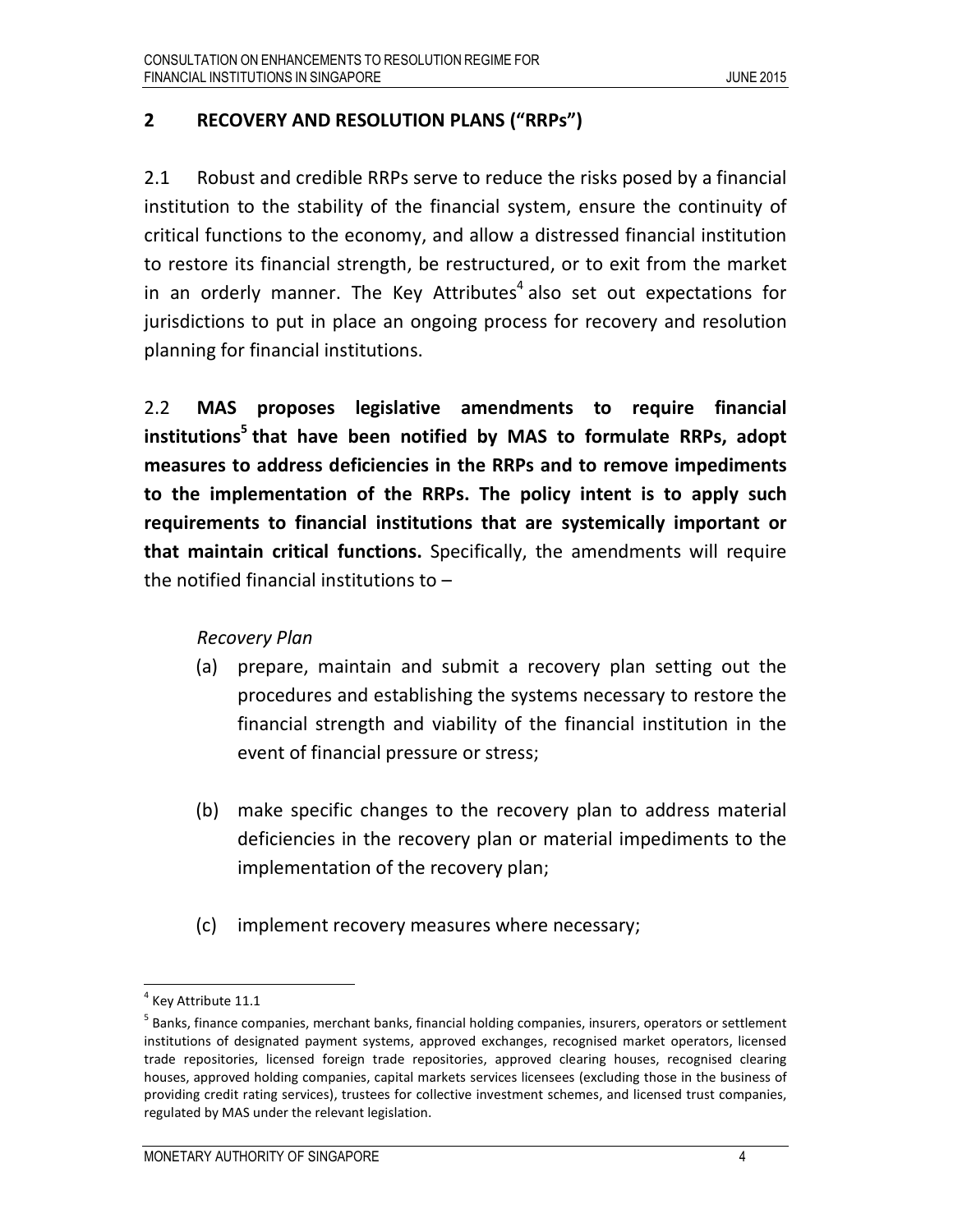Resolution Plan

- (d) furnish information or documents required for the purposes of resolution planning; and
- (e) take measures to improve resolvability by addressing or removing impediments to orderly resolution, including requiring changes to the financial institution's business practices, legal, operational or financial structures or organisation.

2.3 MAS will set out, in supporting Regulations or Notices, further technical details on the development and maintenance of RRPs. These include the scope, coverage, essential components, frequency of update and submission requirements of a recovery plan, as well as requirements to facilitate resolution planning.

Question 1: MAS seeks views on the proposal for legislative amendments that will subject notified financial institutions that are systemically important or maintain critical functions, to the requirements in paragraphs 2.2(a) to (e).

2.4 The responsibility for the development and maintenance of a financial institution's recovery plan, as well as the submission of inputs to facilitate resolution planning, will rest on the board and executive officers of the financial institution. As the ongoing process of maintaining, updating and improving a financial institution's RRP is a fundamental pillar of the resolution framework, MAS proposes that a failure to discharge such responsibilities by the board and executive officers of the financial institution would constitute an offence. This could arise where a contravention of the requirements relating to the RRP by the financial institution is committed with the consent or connivance of, or is attributable to any neglect on the part of the board and executive officers. The proposed penalties will include fines for the financial institution and fines and/or imprisonment for the individual. This will be aligned with the penalties of other resolution provisions in the MAS Act. The European Union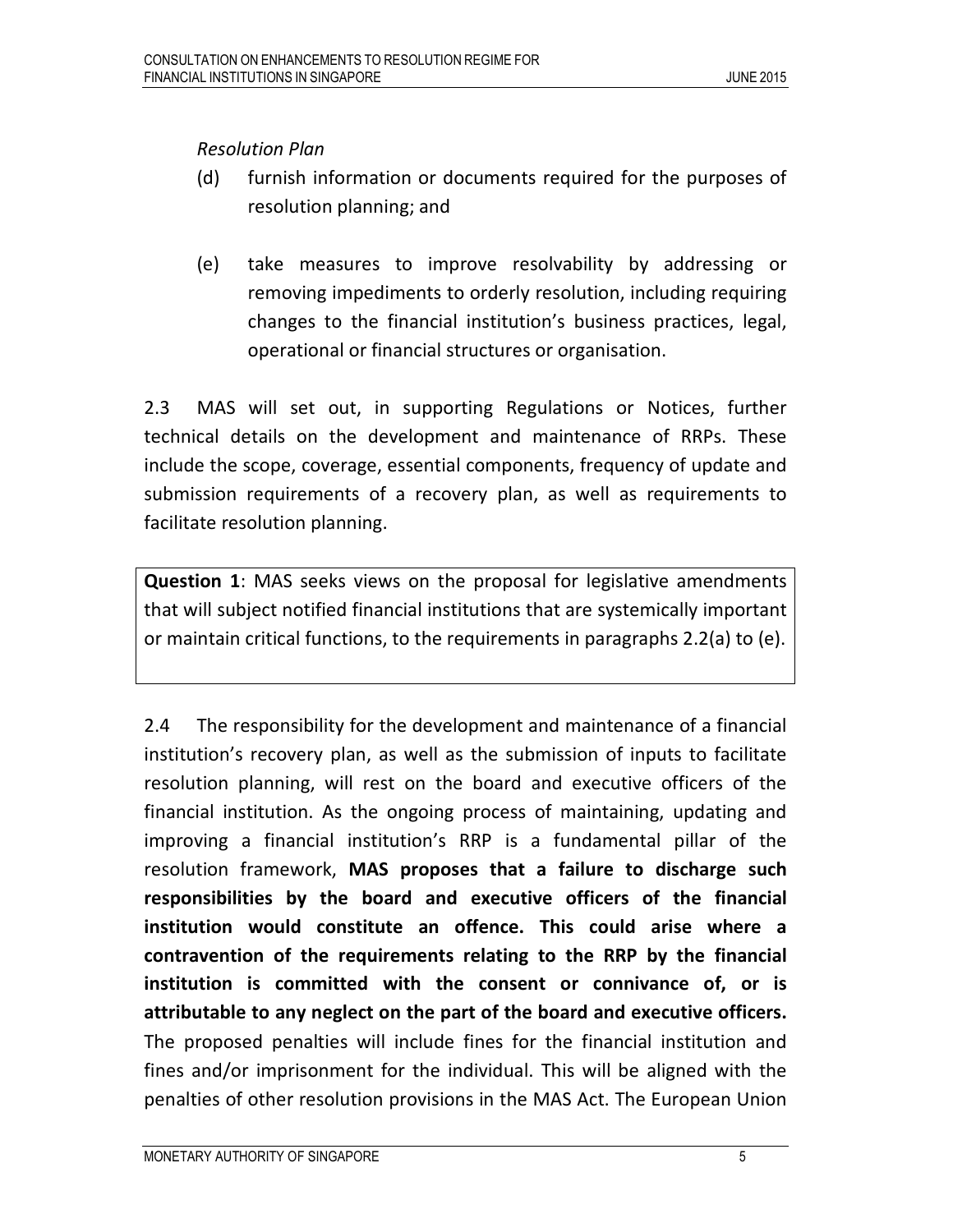Bank Recovery and Resolution Directive ("EU BRRD") also imposes penalties and other administrative measures on both legal and natural persons for a failure to draw up, maintain and update recovery plans or provide requisite information for resolution plans.

Question 2: MAS seeks views on the proposal to impose the responsibility for ensuring compliance with RRP requirements on the financial institution's board and executive officers, with contravention by the financial institution and/or any of its board members and executive officers constituting an offence with penalties.

# 3 TEMPORARY STAYS ON EARLY TERMINATION RIGHTS ON FINANCIAL **CONTRACTS**

3.1 The ability of the resolution authority to carry out an orderly resolution of a financial institution could be significantly undermined if the exercise of the authority's resolution powers was to trigger statutory or contractual set-off rights, or constitute an event that entitles any counterparty to exercise contractual acceleration or early termination rights (collectively known as "early termination rights"). Effective stays on early termination rights that arise only by reason of or in connection with a financial institution's entry into resolution are therefore important to prevent the close out of financial contracts in significant volumes, upon the financial institution's entry into resolution.

3.2 The Key Attributes $^6$  specify that entry into resolution and the exercise of resolution powers should not trigger early termination rights, provided that substantive obligations under the contract continue to be performed. Nevertheless, should early termination rights be exercisable under such circumstances, the resolution authority should have the power to temporarily stay such rights, subject to certain safeguards. Imposing a temporary stay on early termination rights would allow a resolution

 $<sup>6</sup>$  Key Attributes 4.2 and 4.3</sup>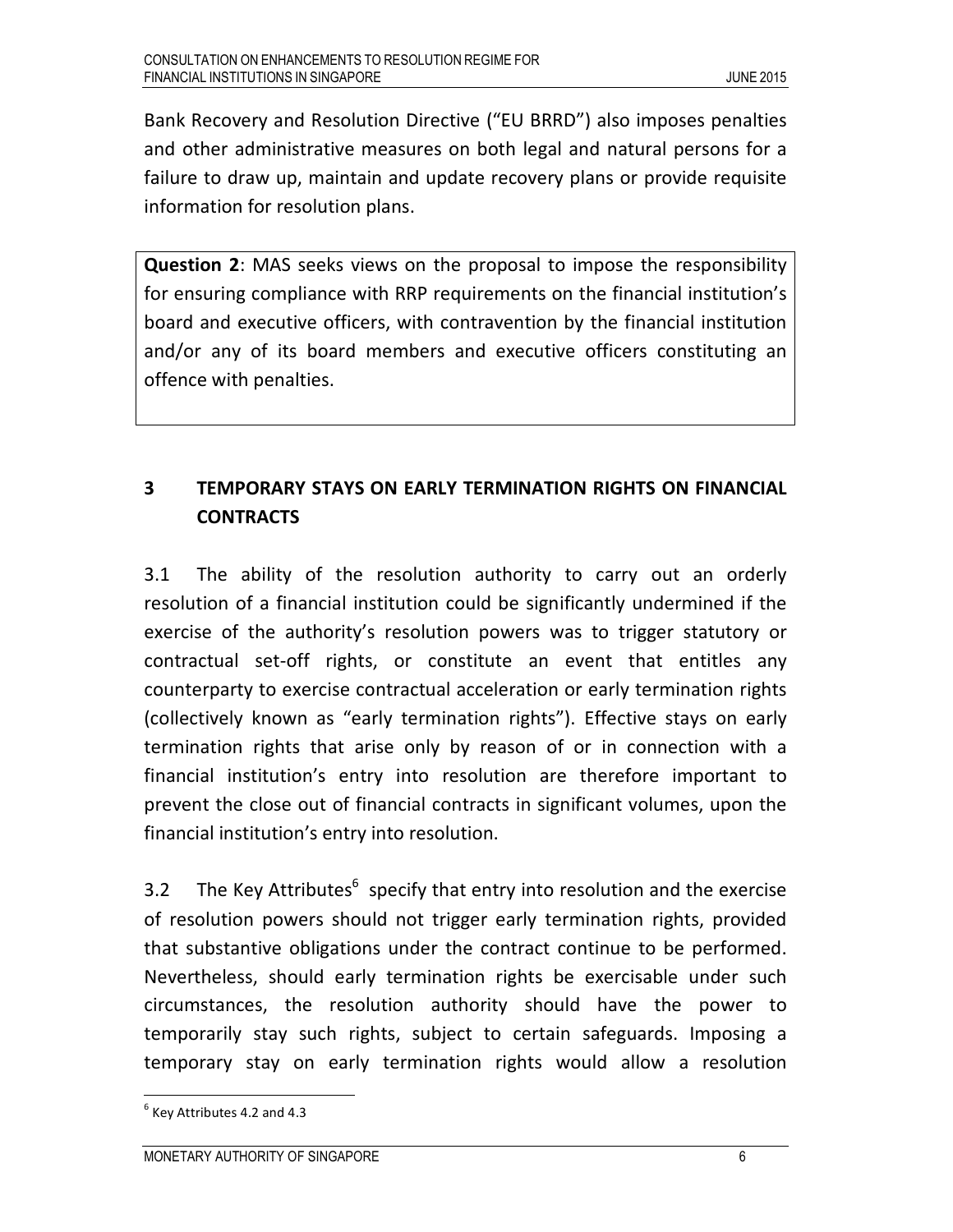authority time to implement a resolution measure (e.g. via a transfer of the financial contracts to another financial institution or a bridge institution) and can assist the authority in carrying out an orderly resolution, while minimising disruption to the financial system.

3.3 Having the statutory power to impose a temporary stay on early termination rights for financial contracts complements a resolution authority's resolution toolkit. MAS notes its inclusion in the resolution regimes of the US, Canada, Japan, Switzerland, the UK, Germany, and France, with the other EU jurisdictions to follow suit in implementing the EU BRRD.

3.4 MAS proposes to introduce statutory powers to temporarily stay early termination rights of counterparties to financial contracts entered into with a financial institution over which MAS may exercise its resolution powers<sup>7</sup>. Key aspects of the proposal are outlined below.

# Operation of Proposed Stay

3.5 In exercising its powers to stay early termination rights in relation to a distressed financial institution, MAS will consider the impact of exercising its power on the safety and orderly functioning of the financial markets, including capital market infrastructures<sup>8</sup> and designated payment systems  $({\rm "DPS''})^9$  in Singapore. MAS' power to implement the stay would be discretionary (imposed on a case-by-case basis) and can be triggered on MAS' exercise of control or other resolution actions (e.g. a transfer of the financial contracts to another financial institution or a bridge institution) over a financial institution.

 $^7$  Banks, finance companies, merchant banks, financial holding companies, insurers, operators or settlement institutions of designated payment systems, approved exchanges, recognised market operators, licensed trade repositories, licensed foreign trade repositories, approved clearing houses, recognised clearing houses, approved holding companies, capital markets services licensees (excluding those in the business of providing credit rating services), trustees for collective investment schemes, and licensed trust companies, regulated by MAS under the relevant legislation.

<sup>&</sup>lt;sup>8</sup> Capital market infrastructures refer to approved holding companies, approved exchanges, approved clearing houses and licensed trade repositories.

<sup>&</sup>lt;sup>9</sup> Designated payment systems are payment systems considered to be of systemic or system-wide importance and which have been designated pursuant to the Payment Systems (Oversight) Act.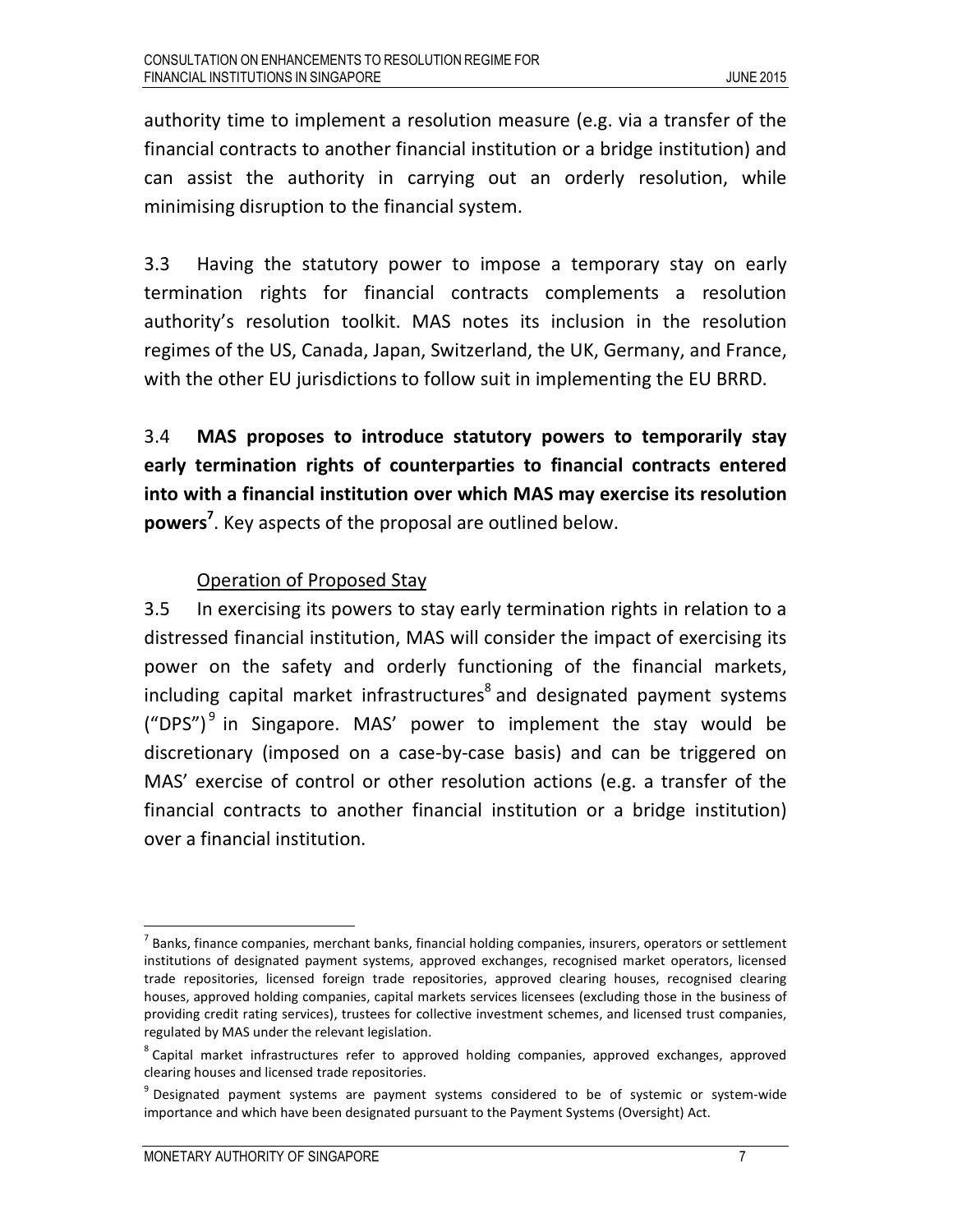# Scope of Contracts Covered

3.6 MAS is considering the appropriate scope of financial contracts that should be covered by the regime. This is expected to include financial contracts that have early termination and acceleration clauses. The equivalent regime in the US covers securities contracts; commodity contracts; forward contracts; repurchase agreements and swap agreements. Canada's regime covers specified derivatives agreements; agreements to borrow or lend securities or commodities; agreements to clear or settle securities, futures, options or derivatives transactions; agreements to act as a depository for securities; repurchase agreements; specified margin loans; and specified master agreements.

# Duration of Stay

3.7 It is intended that the stay will operate from the publication of a notification in the Gazette or any such date specified in the notification. The duration of the stay for financial contracts is generally intended to be up to two business days (which excludes weekends, Singapore public holidays and bank holidays), or the earlier of the following dates –

- (a) the completion of a transfer of business, shares, or restructuring of the financial institution in resolution; or
- (b) the receipt of written notice from MAS to the party that the financial contract will not form part of the business that is to be transferred.

3.8 MAS proposes to have the flexibility to specify a longer duration when imposing the stay, and is considering the circumstances in which it may be necessary to extend the duration of the stay in order to achieve an effective resolution or to support the stability of the financial system.

# **Safeguards**

3.9 It is intended that the temporary stay of the exercise of early termination rights should be subject to the following safeguards –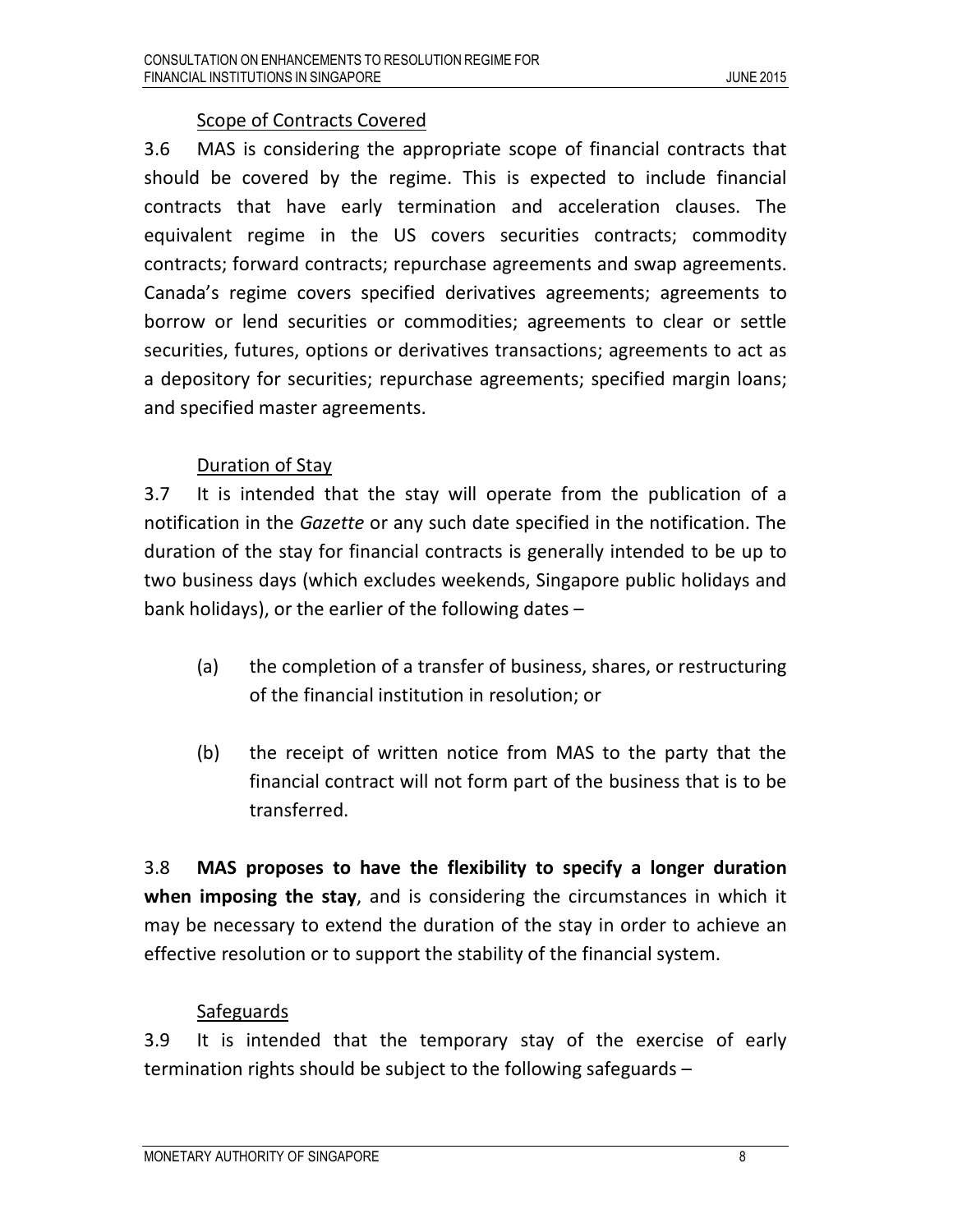- (a) The stay will only apply to early termination rights that arise by reason only of entry into resolution or in connection with the use of resolution powers (including, for example, a change in control of the relevant financial institution or its business arising from such proceedings). Other termination rights that arise independently of the entry into resolution will be preserved;
- (b) MAS will transfer all of the eligible contracts with a particular counterparty to a new financial institution and will not selectively transfer individual contracts with the same counterparty and which are subject to the same netting set (i.e. "no cherry-picking");
- (c) For contracts that are transferred to a third party or bridge institution, the acquiring financial institution will assume all the rights and obligations of the financial institution from which the contracts were transferred;
- (d) The early termination rights of the counterparty will be preserved against the financial institution in resolution in the case of any default occurring before, during or after the period of the stay that is not related to entry into resolution or the exercise of a resolution power (for example, a failure to make a payment or the failure to deliver or return collateral on a due date);
- (e) Following a transfer of financial contracts, the early termination rights of the counterparty will be preserved against the acquiring financial institution in the case of any subsequent independent default by the acquiring financial institution;
- (f) The counterparty will be able to exercise its right to close out immediately against the financial institution in resolution on expiry of the stay or earlier if MAS informs that the relevant contracts will not be transferred; and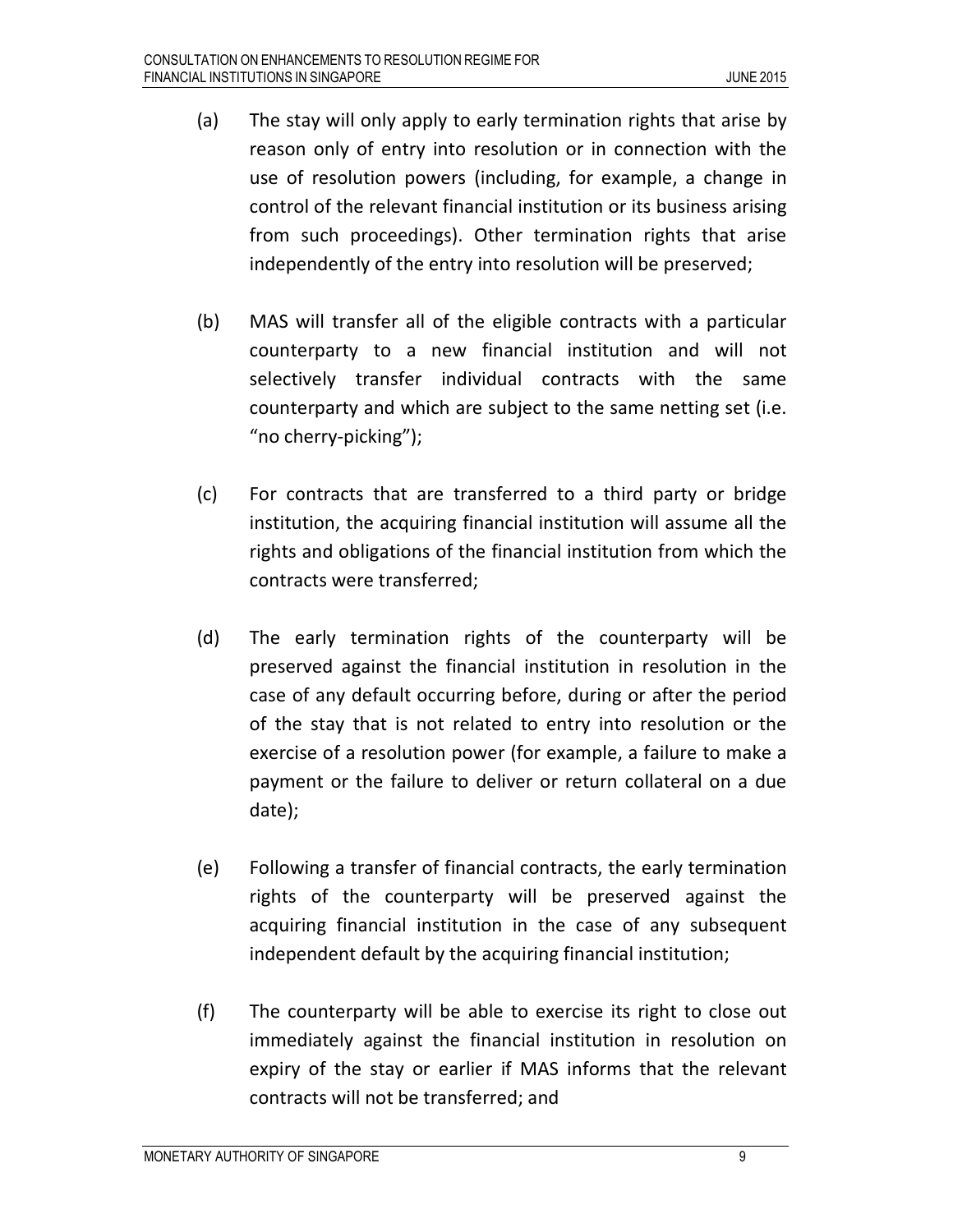(g) After the duration of the stay, early termination rights may be exercisable for financial contracts that are not transferred to a financial institution, bridge institution or other public entity.

Question 3: MAS seeks views on the proposal to introduce statutory powers to stay early termination rights of counterparties to financial contracts, in particular –

- (a) the scope of financial contracts to be subject to the stay;
- (b) the proposed duration of the stay and the circumstances in which it may be necessary to extend the duration of the stay in order to achieve an effective resolution or to support the stability of the financial system;
- (c) the proposed safeguards to be introduced in connection with the stay as set out in paragraph 3.9 and whether any additional safeguards should be provided for; and
- (d) whether the exercise of statutory powers to stay early termination rights for financial contracts of a distressed financial institution traded, cleared, settled or reported on a capital market infrastructure or DPS, as the case may be, will compromise the safe and orderly operations of the relevant capital market infrastructure or DPS and if so, how this may be mitigated.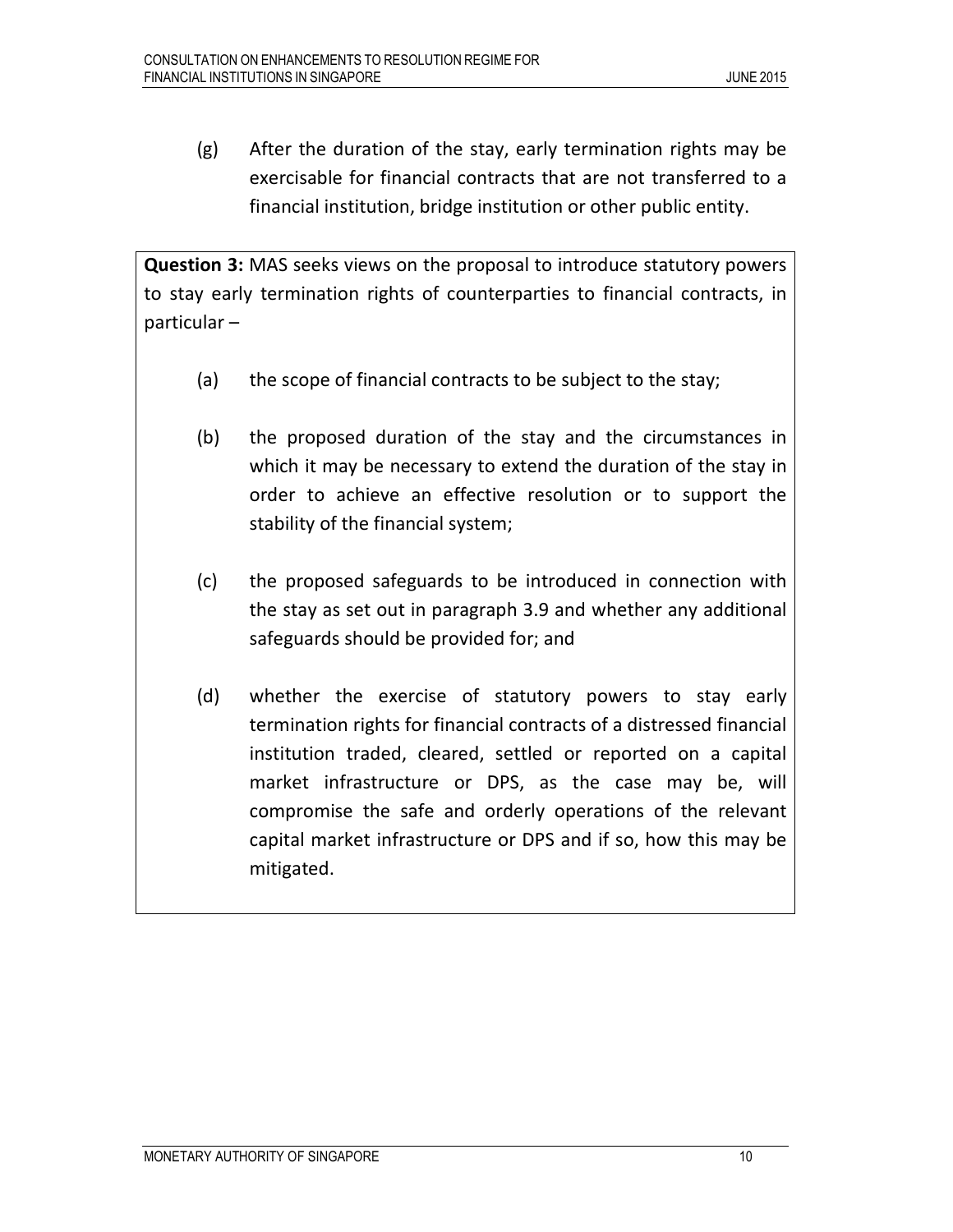#### 4 TEMPORARY SUSPENSIONS AND STAYS ON INSURANCE CONTRACTS

4.1 It is important to secure the continuity of insurance coverage for policy owners as far as reasonably practicable in the resolution of an insurer. An example of how this can be achieved would be to transfer insurance policies from an insurer undergoing resolution to another insurer. To be able to implement such resolution actions effectively, the FSB's guidance on resolution of insurers<sup>10</sup> sets out expectations for resolution authorities to be able to temporarily suspend the rights of policy owners to withdraw from their insurance contracts with an insurer, and to stay rights of reinsurers of an insurer or of another reinsurer in resolution.

4.2 For direct insurance contracts, imposing a temporary suspension of policy owners' surrender rights on these contracts will ensure that policy owners would not rush to terminate their contracts, which could worsen the financial condition of the insurer in resolution. A large number of policy owners terminating their policies could also cause other policy owners to lose confidence in the insurance industry. In addition, early termination of life insurance policies may cause a substantial loss to policy owners due to surrender penalties. Further, some policy owners may no longer be able to secure similar alternative cover if they are in poor health or advanced in age when their insurer fails.

4.3 For reinsurance contracts, in particular for outward reinsurance, the FSB's guidance states that the resolution authority should be able to stay rights of reinsurers to terminate or not reinstate coverage relating to periods after the commencement of resolution for the ceding insurer/reinsurer in resolution. As outward reinsurance is a risk management tool that allows insurers/reinsurers to reduce their risk exposure, should reinsurers choose to terminate or not reinstate coverage due to resolution, the ceding insurers/reinsurers could be exposed to increased risk, placing greater strain on their financial resources.

<sup>&</sup>lt;sup>10</sup> Annex 2 of Appendix II to the Key Attributes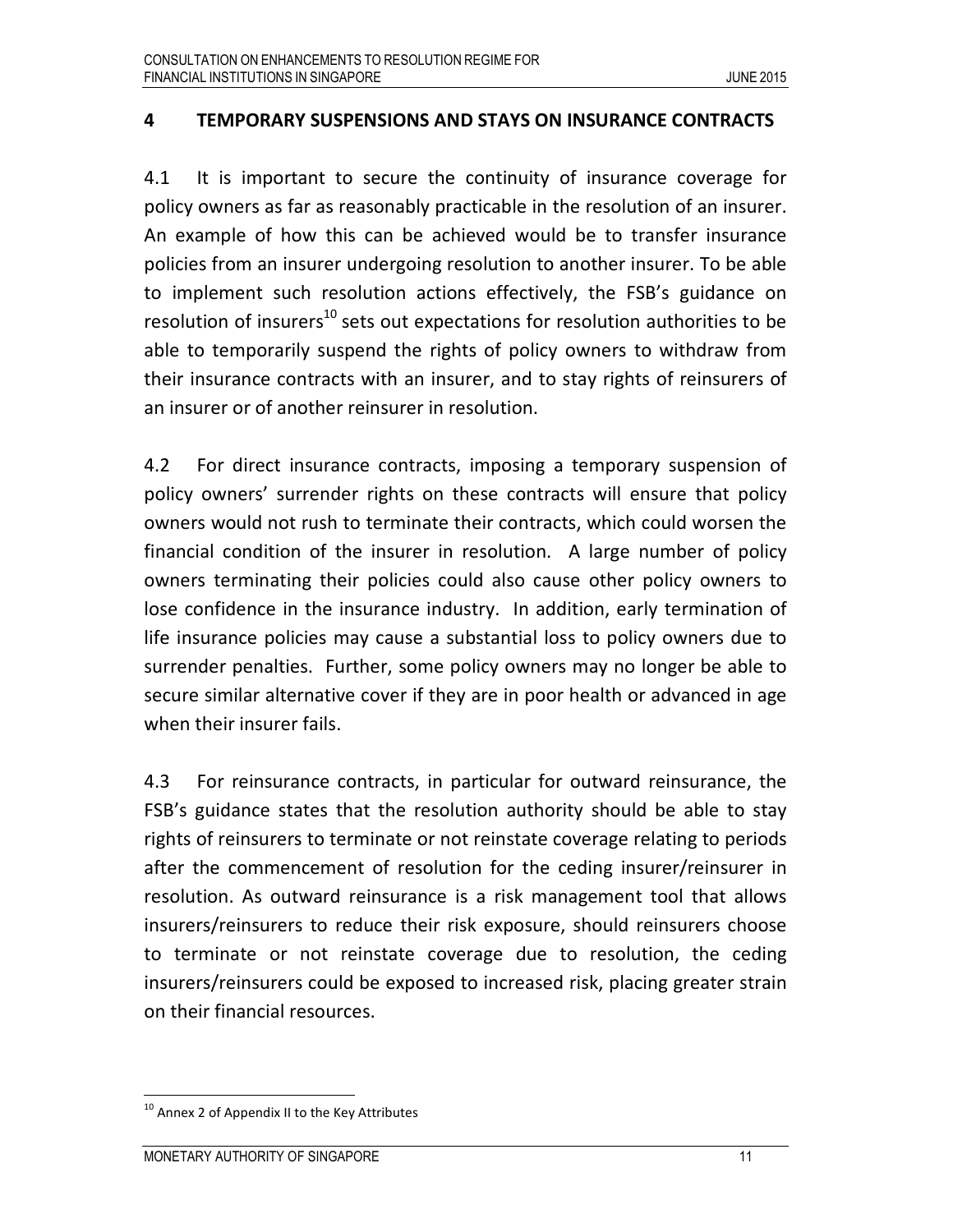#### 4.4 MAS proposes to introduce statutory powers to –

- (a) suspend policy owners' rights to withdraw from their insurance contracts with an insurer in resolution; and
- (b) stay the rights of reinsurers to terminate or not reinstate coverage relating to periods after the commencement of resolution.

4.5 Key aspects of the proposed statutory powers in paragraph 4.4 are as follows –

- (a) MAS will have the discretion to exercise the powers which may only be triggered upon the exercise of resolution actions (e.g. a transfer of policies to another insurer);
- (b) The exercise of the powers will not be for longer than a specified duration; and
- (c) The exercise of the powers will be subject to safeguards similar to those proposed for financial contracts in paragraph 3.9. However, as direct insurance contracts do not contain early termination clauses that can be triggered by resolution actions, the need to preserve the other termination rights<sup>11</sup> that arise independently of the entry into resolution are not applicable for direct insurance contracts.

 $\overline{a}$ 

 $11$  One of the safeguards is to preserve the early termination rights of the counterparty against the financial institution in resolution in the case of any default occurring before, during or after the period of the stay that is not related to entry into resolution or the exercise of a resolution power. For reinsurance contracts, there could be termination clauses whereby either party (reinsurer or insured) could terminate the contract if obligations of the contract are not met or when either party has merged with, been acquired by, or relinquished control of itself to any other company, corporation, or individual(s). Such termination rights should be preserved under the safeguards.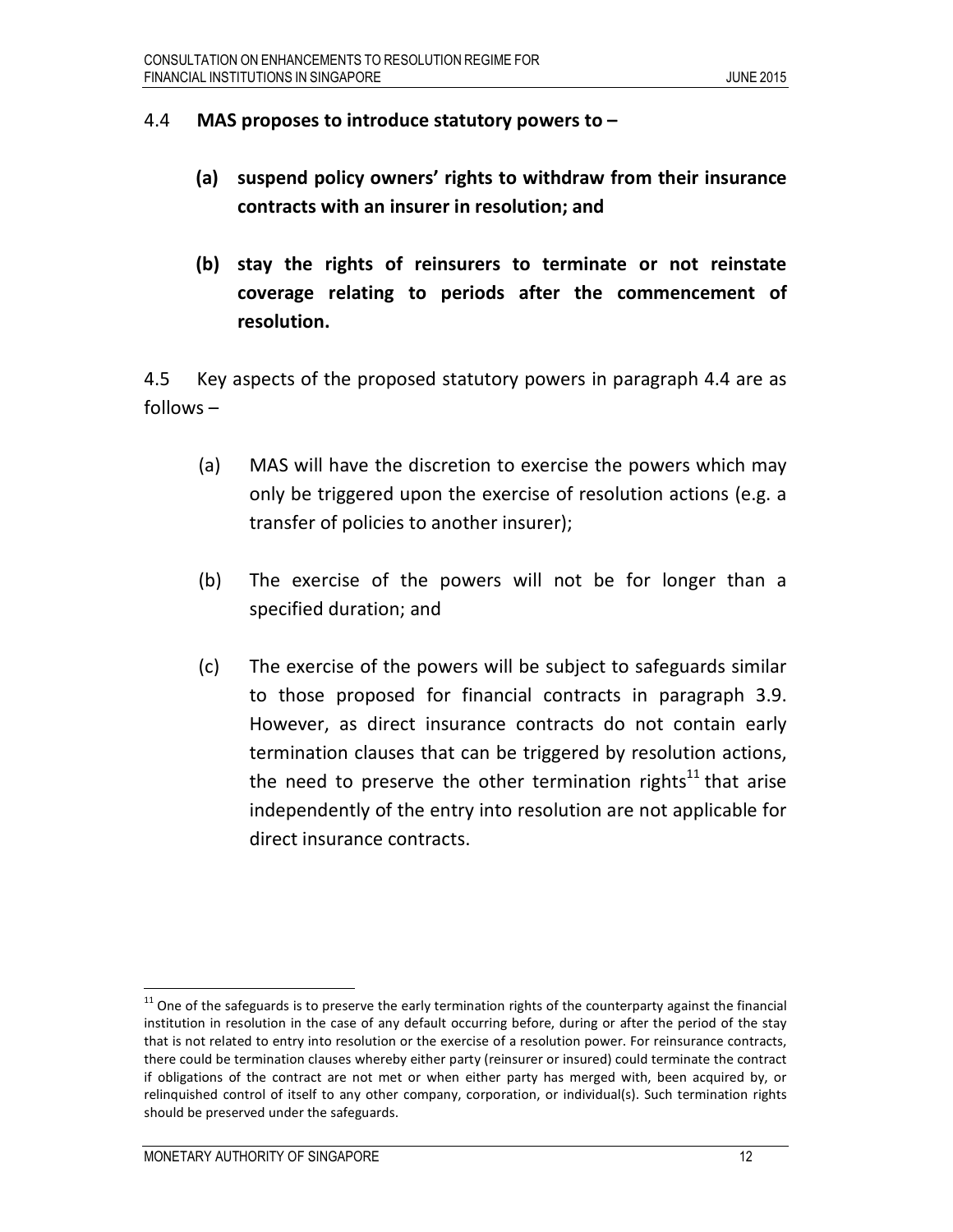#### Question 4: MAS seeks views on –

- (a) the proposal to introduce statutory powers for MAS to temporarily suspend policy owners' rights to withdraw from their insurance contracts with an insurer in resolution and to stay rights of reinsurers to terminate or not reinstate coverage relating to periods after the commencement of resolution;
- (b) the duration of the suspension for policy owners and stays for reinsurers;
- (c) the factors to take into account in determining the duration of such temporary suspensions and stays; and
- (d) the proposal to apply safeguards similar to those proposed for financial contracts in paragraph 3.9, with the exception that the safeguard to preserve other termination rights that arise independently of the entry into resolution would not be applicable for direct insurance contracts.

#### 5 ENSURING CONTINUITY OF ESSENTIAL SERVICES AND FUNCTIONS

5.1 Non-financial contracts between financial institutions and their service providers<sup>12</sup> could have termination clauses that allow either party to terminate the agreement when the other party becomes insolvent, ceases business, or enters into liquidation. Depending on the scope of the contractual clause, such rights could be triggered by a financial institution's entry into resolution. Such rights, if exercised, could result in a disruption of essential services required by the financial institution to perform critical functions, and lead to the disruption of functions vital for the functioning of the real economy or for financial stability.

<sup>&</sup>lt;sup>12</sup> Examples of such contracts include those with service providers for IT infrastructure support or operational and transaction processing.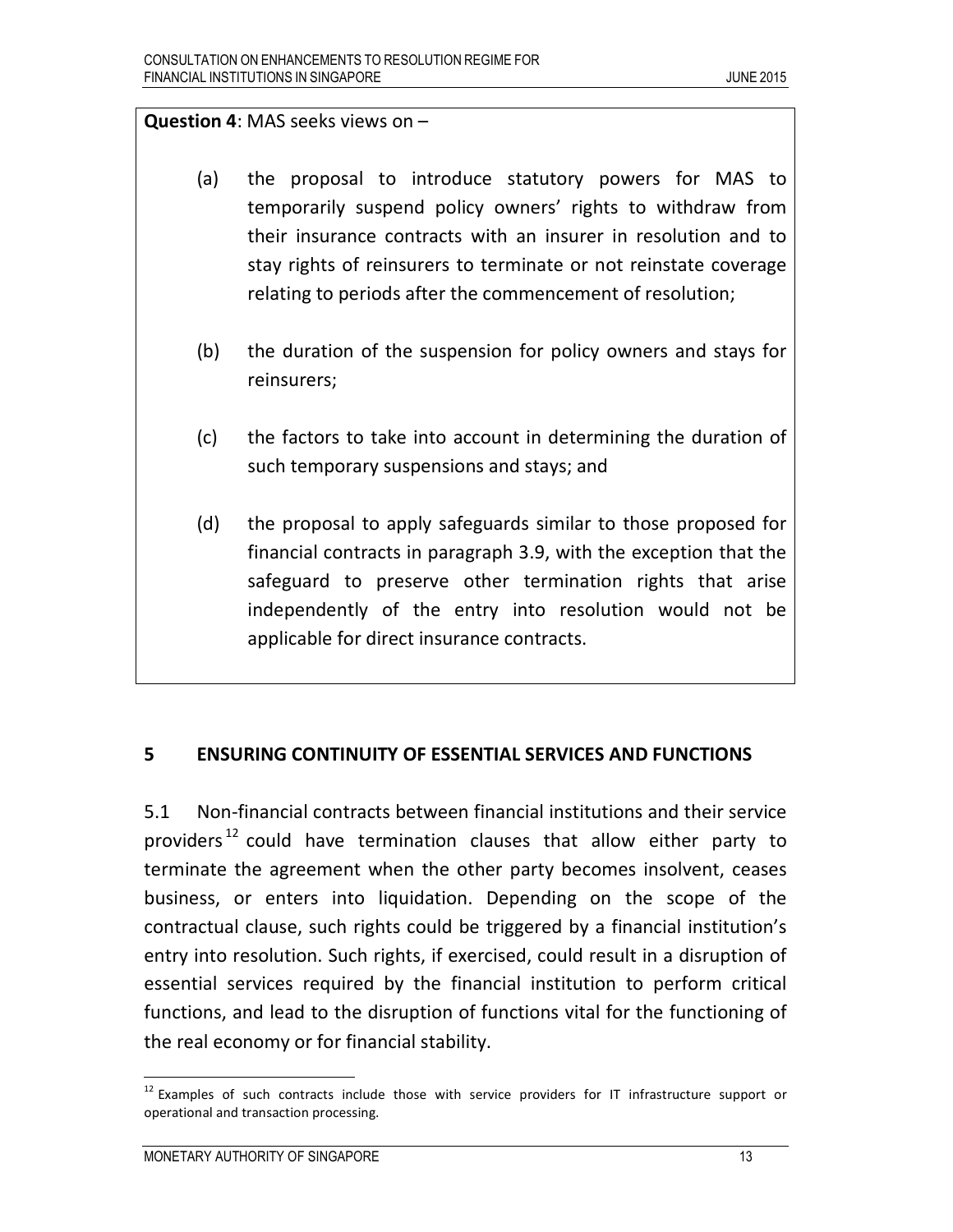5.2 MAS proposes to introduce powers to suspend the termination rights of non-financial contracts, or to require these contracts to continue to be performed on the same terms and conditions that were in place prior to the resolution. The Key Attributes<sup>13</sup> expect resolution authorities to have powers to ensure continuity of essential services and functions. This can be achieved by requiring service providers to continue to provide essential services to the entity in resolution, any successor or an acquiring entity.

Question 5: MAS seeks feedback on the proposal to introduce powers to ensure continuity of essential services and functions by suspending the termination rights of non-financial contracts, or requiring these contracts to be performed on the same terms and conditions that were in place prior to the resolution. Views are invited, in particular, on –

- (a) the scope of non-financial contracts to be subject to such powers; and
- (b) the potential implications on existing and future non-financial contracts.

## 6 STATUTORY BAIL-IN REGIME

6.1 Statutory bail-in powers enable resolution authorities to write down or convert into equity or other instruments of ownership, all or part of unsecured and uninsured creditor claims. This helps to recapitalise the financial institution or a bridge institution to achieve continuity of critical functions, reduce the use of public funds and maintain public confidence in the financial system. The Key Attributes<sup>14</sup> specify that resolution authorities should have powers to carry out bail-in within resolution as a means to help achieve continuity of critical functions.

l <sup>13</sup> Key Attribute 3.2(iv).

 $14$  Key Attributes 3.2(ix) and 3.5.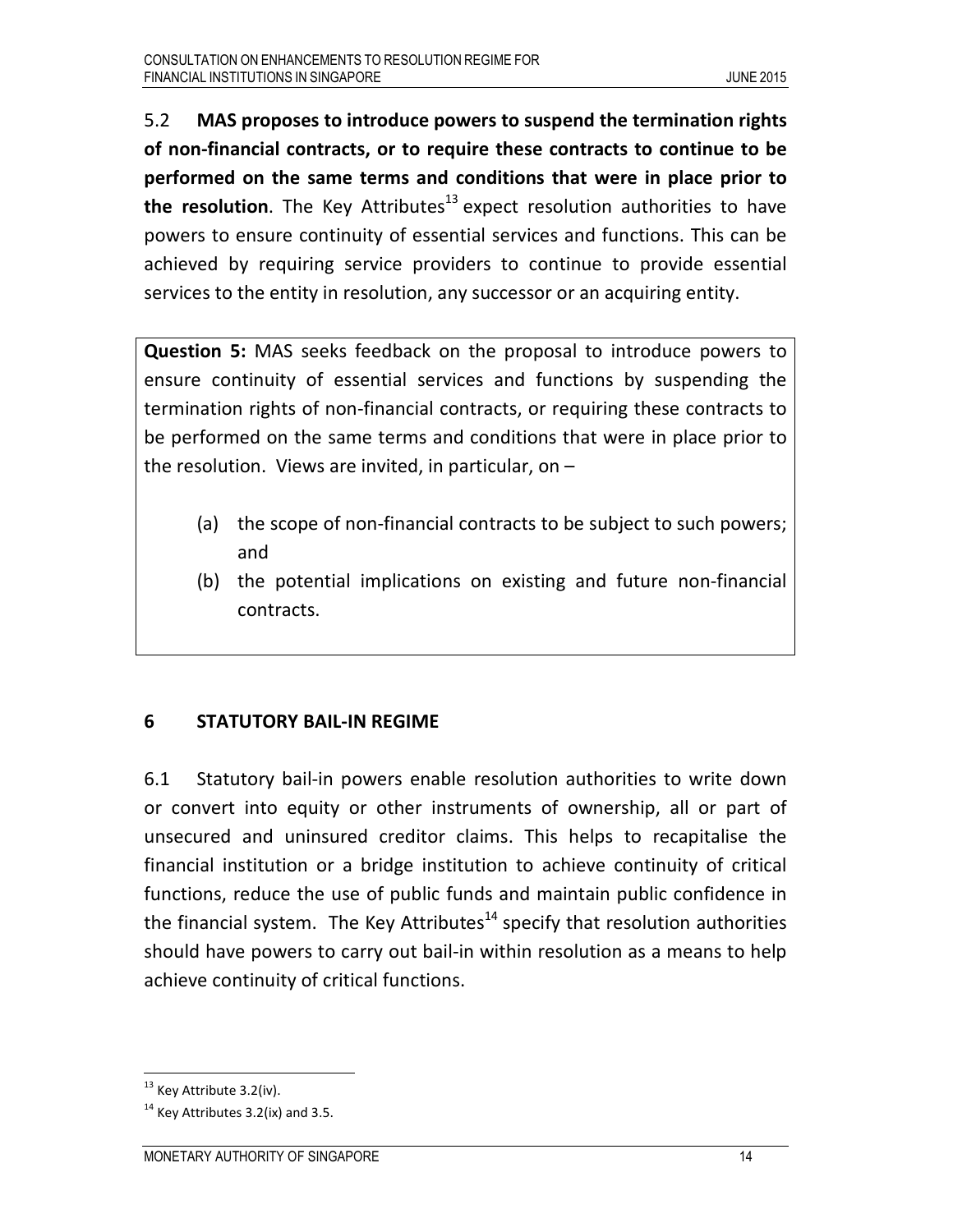#### Statutory bail-in regime for banking sector

6.2 MAS proposes to introduce statutory powers to carry out the bail-in of liabilities<sup>15</sup> under the MAS Act. The proposal would complement MAS' resolution toolkit for dealing with distressed financial institutions. A number of jurisdictions, for example the US, the UK and Germany, have instituted statutory bail-in powers within their resolution framework. Other EU jurisdictions are expected to institute statutory bail-in powers as required under the EU BRRD.

6.3 As the implementation of the Key Attributes in the non-bank financial sectors is less advanced than in the banking sector<sup>16</sup>, MAS proposes to first apply the statutory bail-in powers to Singapore-incorporated banks and bank holding companies<sup>17</sup> (collectively referred to as "banks" in this section). MAS will continue to monitor international developments before considering a bail-in regime for the non-bank financial sectors that may be systemically important or critical in Singapore's context.

Question 6: MAS seeks views on the proposal to introduce statutory bail-in powers under the MAS Act and for the bail-in powers to be first applied to Singapore-incorporated banks and bank holding companies.

## Liabilities within the scope of bail-in

6.4 In designing the scope of the proposed bail-in regime, MAS has considered the risk of contagion from the bailing in of banks' liabilities and the possible impact on banks' funding costs.

<sup>&</sup>lt;sup>15</sup> For the avoidance of doubt, the proposed powers will also cover any equity instrument that is not in the form of share capital. For share capital, MAS currently has powers under the MAS Act to reduce the share capital of a financial institution incorporated in Singapore, over which MAS may exercise resolution powers under Part IVB of the MAS Act, by cancelling the whole or any part of any share capital not paid up or any paid-up share capital.

<sup>&</sup>lt;sup>16</sup> FSB, "Towards full implementation of the FSB Key Attributes of Effective Resolution Regimes for Financial Institutions", 12 Nov 2014. (http://www.financialstabilityboard.org/wp-content/uploads/Resolution-Progress-Report-to-G20.pdf)

<sup>&</sup>lt;sup>17</sup> The proposed statutory bail-in powers would apply to all bank holding companies and bank entities within the consolidated group of a Singapore-incorporated bank holding company or a Singaporeincorporated bank.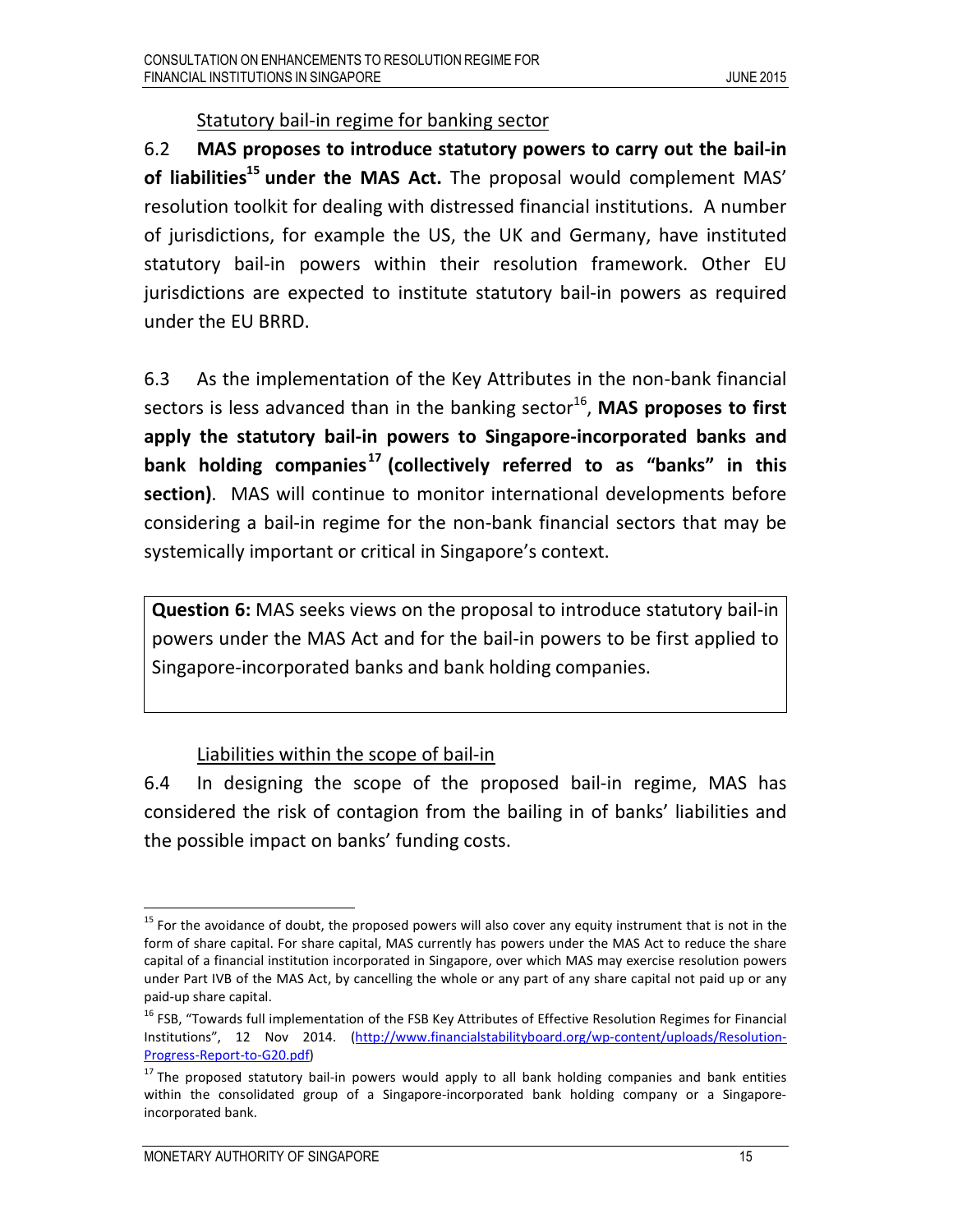6.5 A contagion impact to the financial system and the broader economy could arise from the bail-in of a bank, as losses are imposed on creditors of the bailed-in bank. To mitigate this, certain liabilities (e.g. interbank liabilities and liabilities owed to payment systems) should be excluded from the scope of bail-in because their repayment is necessary to ensure the continuity of essential services and to avoid widespread and disruptive contagion to other parts of the financial system.

6.6 The bail-in of a bank's liabilities may also increase the affected bank's cost of funding, as the possibility of claims being written off or converted to equity increases the risk borne by debtholders. MAS takes the view that it is not equitable to existing debtholders of a bank, if the proposed statutory bail-in regime can be applied retrospectively to debt issued before the effective implementation date of the bail-in regime.

6.7 MAS has also considered that the Singapore-incorporated banks are well-capitalised and are already subject to capital standards that are stricter than Basel standards<sup>18</sup>. They are also subject to rigorous stress testing requirements, close supervisory oversight and processes to allow for timely intervention by MAS in a range of stress situations. These factors strengthen the resilience of Singapore-incorporated banks under stress conditions and argue for a less encompassing bail-in regime.

6.8 Given the above considerations, MAS proposes that the statutory bail-in regime be applied to unsecured subordinated debt and unsecured subordinated loans $^{19}$ , issued or contracted after the effective date of the relevant legislative amendments implementing the statutory bail-in regime. The proposed scope of bail-in would hence exclude liabilities such as secured liabilities, short-term liabilities owed to financial institutions and payment systems<sup>20</sup>, amounts owed to vendors for goods and services that are critical to the affected bank's operations, senior debt and all deposits.

<sup>&</sup>lt;sup>18</sup> Singapore-incorporated banks are required to maintain minimum capital requirements that are 2% points higher than those imposed by the Basel Committee on Banking Supervision.

<sup>&</sup>lt;sup>19</sup> Issued out of the bank holding companies or bank entities within the group of the Singapore-incorporated bank or bank holding company.

 $20$  Including the operators, settlement institutions and participants of the systems.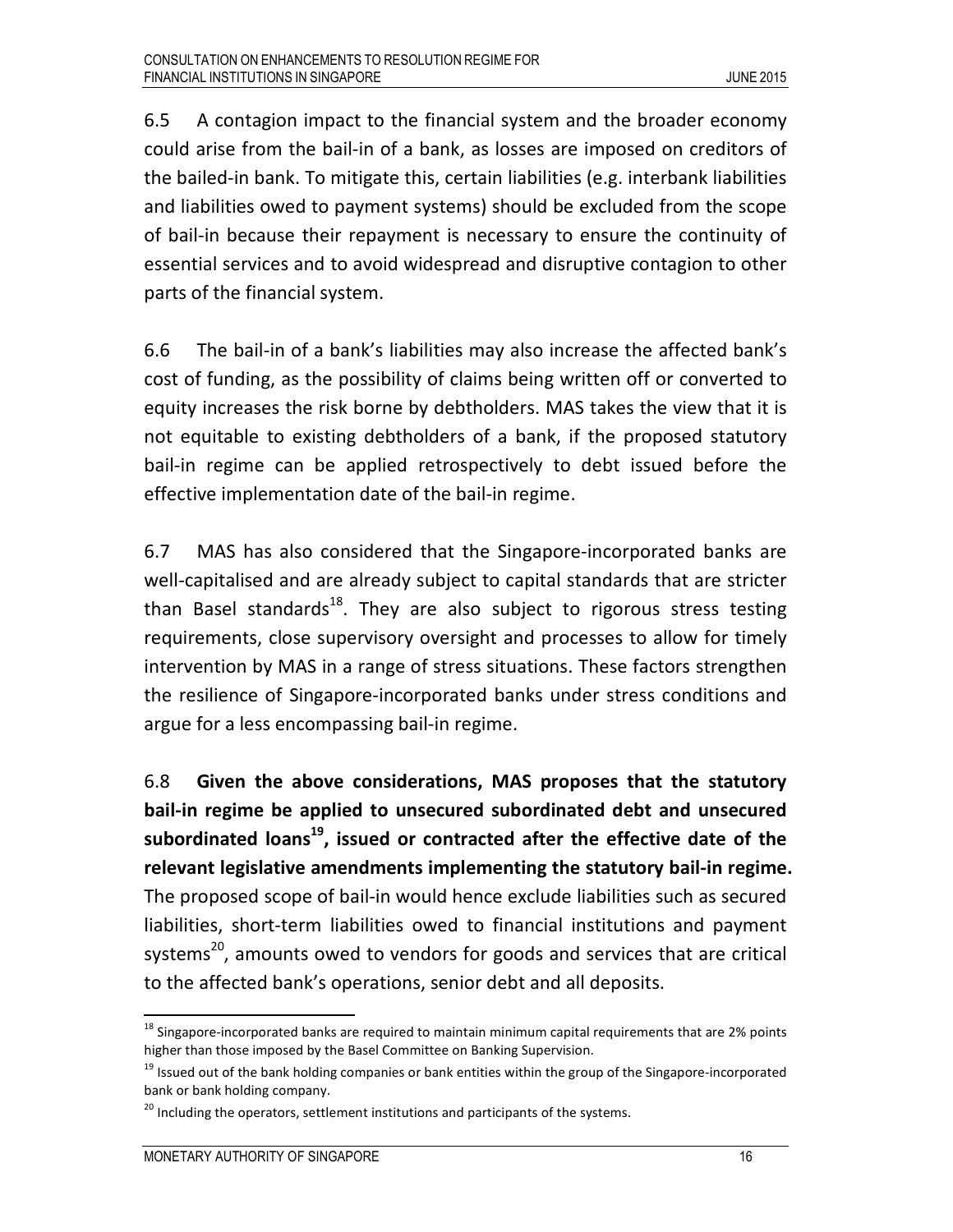Question 7: MAS seeks views on the proposal to apply the statutory bail-in regime to unsecured subordinated debt and unsecured subordinated loans, issued or contracted after the effective date of the relevant legislative amendments implementing the bail-in regime.

# Complementing the statutory bail-in regime with contractual bail-in provisions

6.9 The effectiveness of statutory bail-in powers proposed in paragraph 6.2 may be uncertain where the liabilities subject to statutory bail-in are governed by the law of a foreign jurisdiction. This is because the write-down or conversion of the liability may not be recognised and enforced by the relevant courts.

6.10 The FSB similarly recognises that contractual recognition clauses can help support the cross-border enforceability of resolution actions, where an entity has issued debt governed by the law of a foreign jurisdiction<sup>21</sup>. Provisions on contractual bail-in also feature in other jurisdictions' resolution regimes. For instance, the EU BRRD requires that contractual provisions be included for liabilities within the scope of bail-in which are governed by the laws of third countries, in order to ensure the ability to write down or convert these liabilities to equity.

6.11 To complement the statutory bail-in regime, MAS proposes that for liabilities within the scope of MAS' statutory bail-in powers which are governed by the law of a foreign jurisdiction, banks would have to comply with the following requirements –

(a) include a contractual term, which states that the liability may be subject to write-down or conversion by MAS under Singapore's statutory bail-in regime;

<sup>&</sup>lt;sup>21</sup> FSB, "Consultative document for cross-border recognition of resolution actions", 29 Sep 2014. (http://www.financialstabilityboard.org/wp-content/uploads/c\_140929.pdf)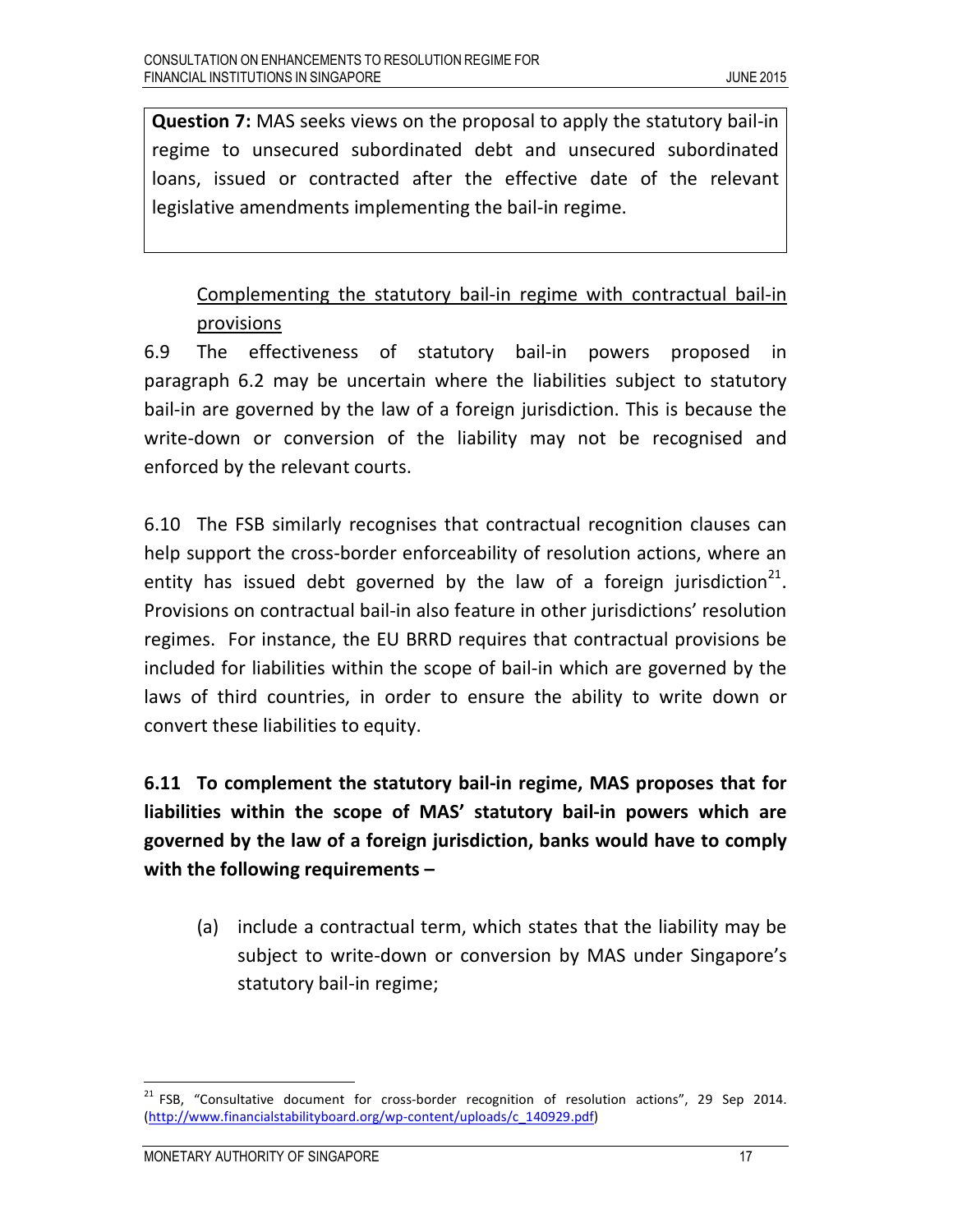- (b) draft the recognition provisions to ensure that the contractual provisions referred to in (a) do not conflict with how the statutory bail-in regime may be applied in practice;
- (c) seek independent legal advice from the jurisdiction of the governing law to ensure that the drafting of the contractual provision fully takes into account any relevant legal issues under that law so that MAS' exercise of bail-in powers would be enforceable; and
- (d) demonstrate to MAS that any statutory bail-in by MAS will be enforceable, including providing a reasoned independent legal opinion.

# 6.12 In addition, for liabilities within the scope of MAS' statutory bail-in powers, it is proposed that banks prominently disclose the consequences of a bail-in of the relevant debt to the debtholders.

Question 8: MAS seeks views on the proposal to complement the proposed statutory bail-in regime with contractual bail-in provisions for liabilities within the scope of MAS' statutory bail-in powers which are governed by the law of a foreign jurisdiction. MAS also seeks views on requiring banks to comply with the conditions set out in paragraph 6.11.

Question 9: MAS seeks views on the proposal for banks to prominently disclose the consequences of a bail-in to debtholders for liabilities within the scope of MAS' statutory bail-in powers.

# Powers to convert into equity or write down contingent convertible instruments and contractual bail-in instruments

6.13 There could be instances where the bank is placed into resolution prior to the triggering of the conditions for conversion into equity or writedown of contingent convertible instruments or contractual bail-in instruments. Converting to equity or writing down of such instruments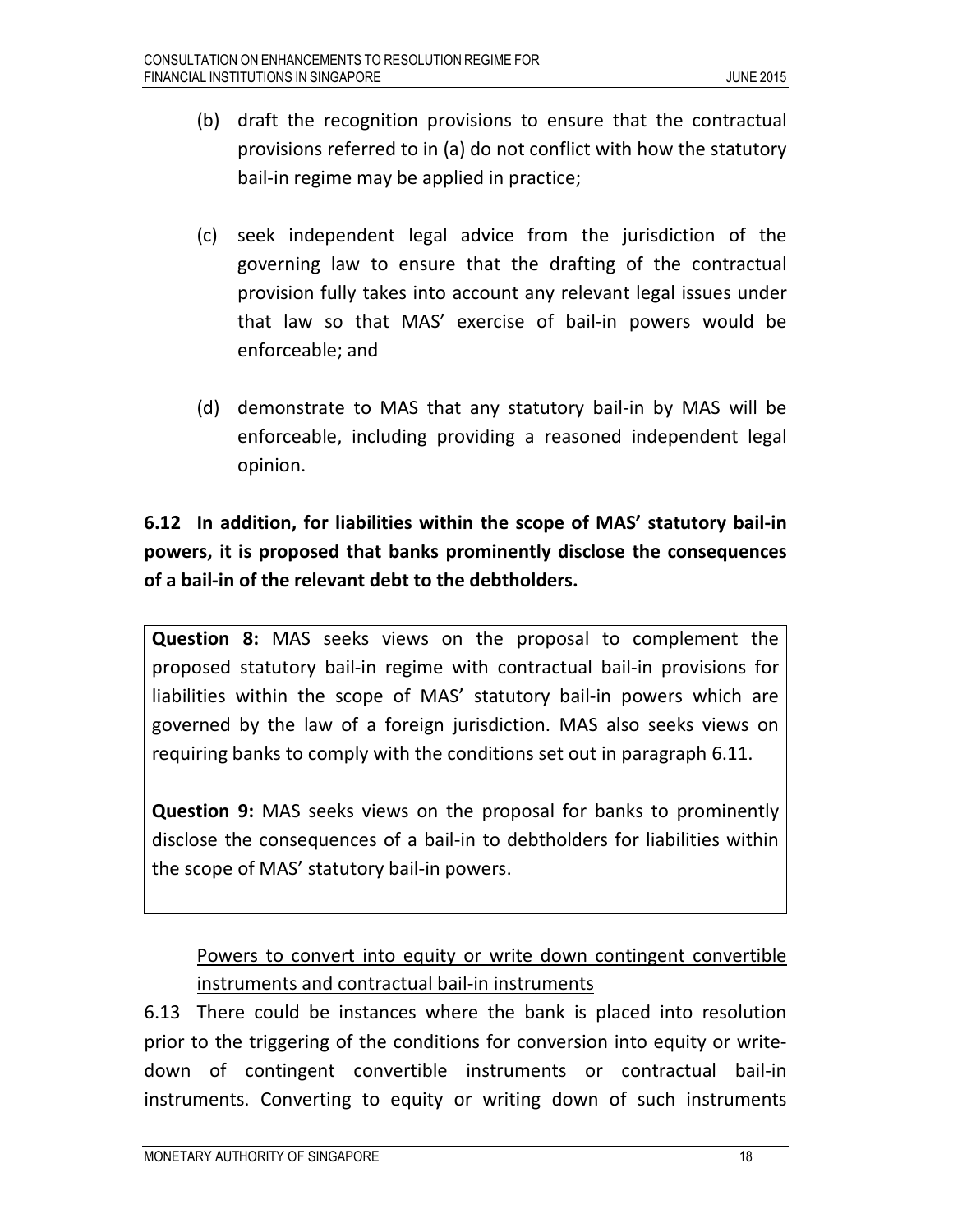would strengthen the bank's capital position. In addition, such instruments would cease to accrue interest upon conversion or write-down and therefore alleviate liquidity pressures on the bank to some extent.

6.14 The Key Attributes<sup>22</sup> provide that resolution authorities should have powers, upon entry in resolution, to convert or write down any contingent convertible or contractual bail-in instruments whose terms had not been triggered prior to entry into resolution. This is also provided for in the EU BRRD.

6.15 MAS proposes that statutory powers be introduced for MAS to either convert into equity or write down contingent convertible instruments and contractual bail-in instruments, whose terms had not been triggered prior to entry into resolution. Consistent with the proposal in paragraph 6.8, the powers would only be applied to contingent convertible instruments and contractual bail-in instruments issued after the effective date of the relevant legislative amendments implementing the statutory bail-in regime.

Question 10: MAS seeks views on the proposal for statutory powers to be introduced for MAS to either convert into equity or write down those instruments that are contingently convertible or which can be contractually bailed in, but whose terms and conditions for conversion or bail-in had not been triggered prior to entry into resolution.

# 7 CROSS-BORDER RECOGNITION OF RESOLUTION ACTIONS

7.1 The FSB Report to the G20 on Progress and Next Steps Towards Ending "Too-Big-To-Fail"<sup>23</sup> identified legal uncertainties about the cross-border effectiveness of resolution measures as one of the main obstacles to the orderly resolution of systemically important financial institutions that

<sup>&</sup>lt;sup>22</sup> Key Attribute 3.5(iii)

<sup>&</sup>lt;sup>23</sup> FSB, "Progress and Next Steps Towards Ending "Too-Big-To-Fail"", 2 Sep 2013 (http://www.financialstabilityboard.org/publications/r\_130902.pdf)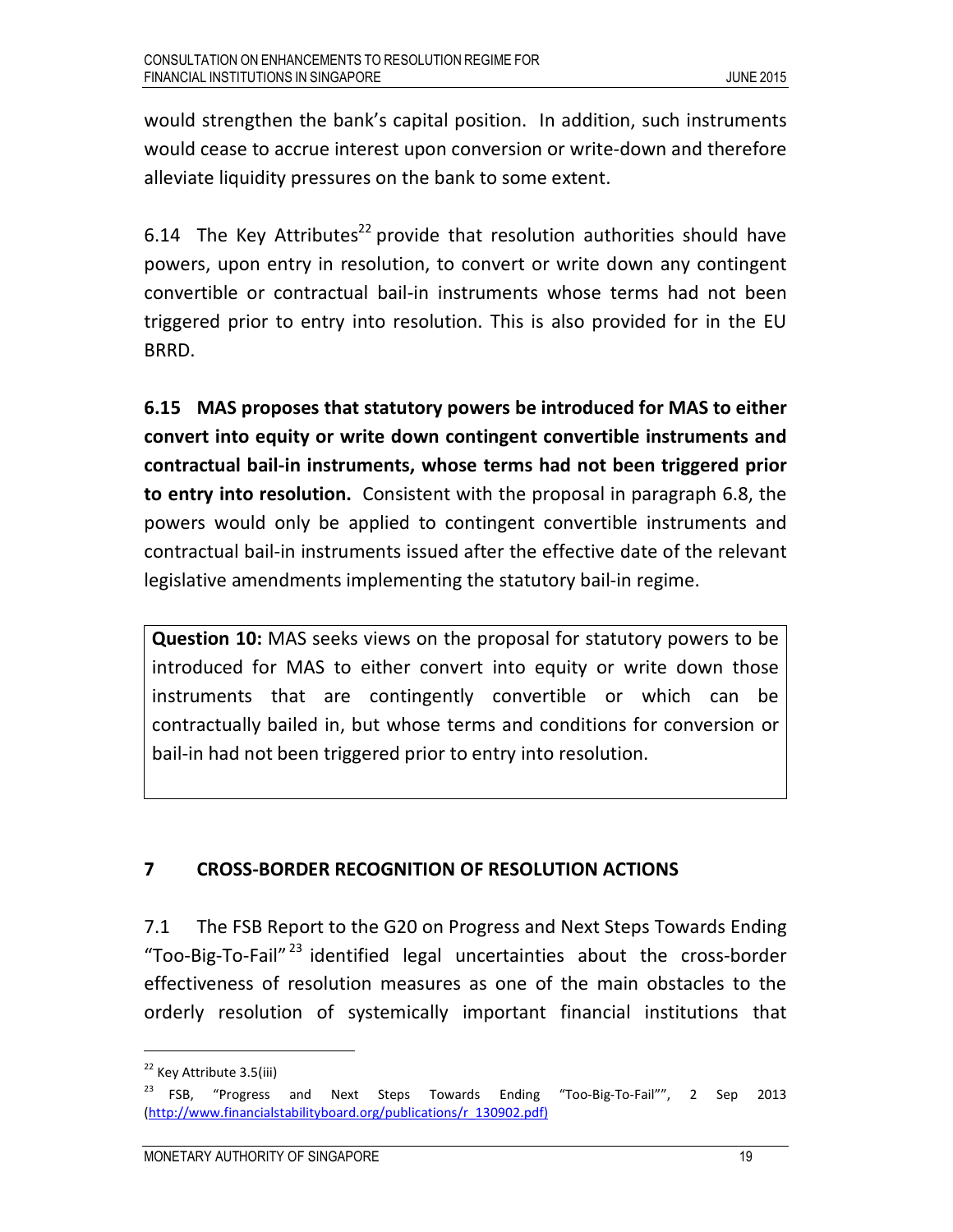operate across borders. It was recognised that a coordinated and cooperative approach to the resolution of cross-border financial institutions would have the potential to facilitate orderly resolution and better protect financial stability across home and host jurisdictions.

7.2 The Key Attributes provide that regimes should encourage and support coordinated and cooperative approaches to resolution, at the same time recognising the importance of "reserving the right of discretionary national action if necessary to achieve domestic stability in the absence of effective international cooperation and information sharing"<sup>24</sup>. The statutory mandate of a resolution authority should empower and strongly encourage the authority wherever possible to act to achieve a cooperative solution with foreign resolution authorities<sup>25</sup>. Jurisdictions should provide for transparent and expedited processes to give effect to foreign resolution measures<sup>26</sup>.

7.3 FSB has acknowledged the need to develop guidance "on how legal certainty in cross-border resolution can be further enhanced". FSB's consultative document on Cross-Border Recognition of Resolution Actions ("Consultative Document")<sup>27</sup> sets out three distinct scenarios which highlight the importance of cross-border recognition in giving effect to foreign resolution measures –

- (a) a foreign bank undergoing resolution in its home jurisdiction operates a foreign branch. Home resolution measures need to have effect throughout the whole legal entity, including the branches in host jurisdictions. In this scenario, the protection of the domestic creditors and local financial stability will generally be primary considerations for the host authorities;
- (b) a foreign financial institution undergoing resolution in its home jurisdiction controls a subsidiary in another jurisdiction. In order

l <sup>24</sup> Key Attribute 7.2

<sup>&</sup>lt;sup>25</sup> Key Attribute 7.1

<sup>&</sup>lt;sup>26</sup> Key Attribute 7.5.

<sup>&</sup>lt;sup>27</sup> FSB, "Consultative document for cross-border recognition of resolution actions", 29 Sep 2014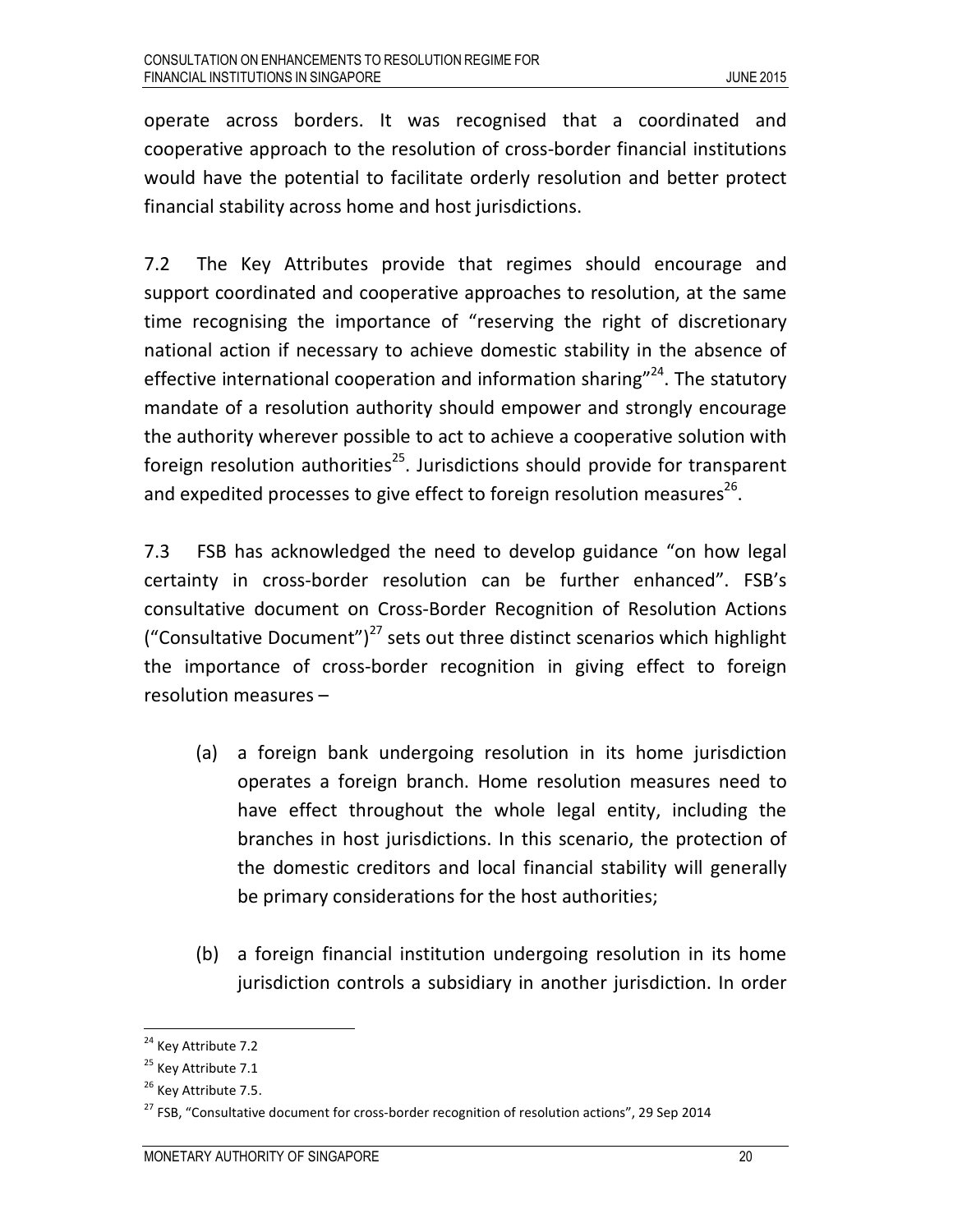for home resolution measures to be effective, host jurisdictions may, in particular, need to provide a process to allow the transfer of shares in the subsidiary to another institution or to require local subsidiaries to continue to provide essential services to the parent company or other group entities. Particular concerns of host authorities may relate to local financial stability given the potential spill-over between entities of the same group, and prudential matters (for example, 'fit and proper' test for the acquirer of the subsidiary); and

(c) assets, liabilities or contracts of a foreign firm in resolution are located or booked in, or subject to the law of, another jurisdiction in which the firm is not established. In order for home resolution measures to be effective, the relevant jurisdiction would need to allow the implementation of the resolution measures adopted by a foreign authority.

7.4 The process for giving effect to foreign resolution measures in a manner consistent with the Key Attributes<sup>28</sup> may take the form of (1) a recognition procedure or (2) the taking of measures under the domestic legal framework that support and are consistent with the resolution measures taken by the foreign home resolution authority.

7.5 The FSB intends to finalise further guidance on core elements of statutory recognition frameworks by end-2015. The results of the FSB's work in this area will be taken into account in further refining MAS' eventual approach.

# Recognition of Foreign Resolution Actions

7.6 Given the cross-border nature of the financial institutions operating in Singapore, MAS agrees that our resolution framework should enable a cooperative solution to be reached with foreign resolution authorities. MAS has robust resolution powers which are in line with the Key Attributes, and is currently able to take supportive measures to implement and support

<sup>&</sup>lt;sup>28</sup> Key Attribute 7.5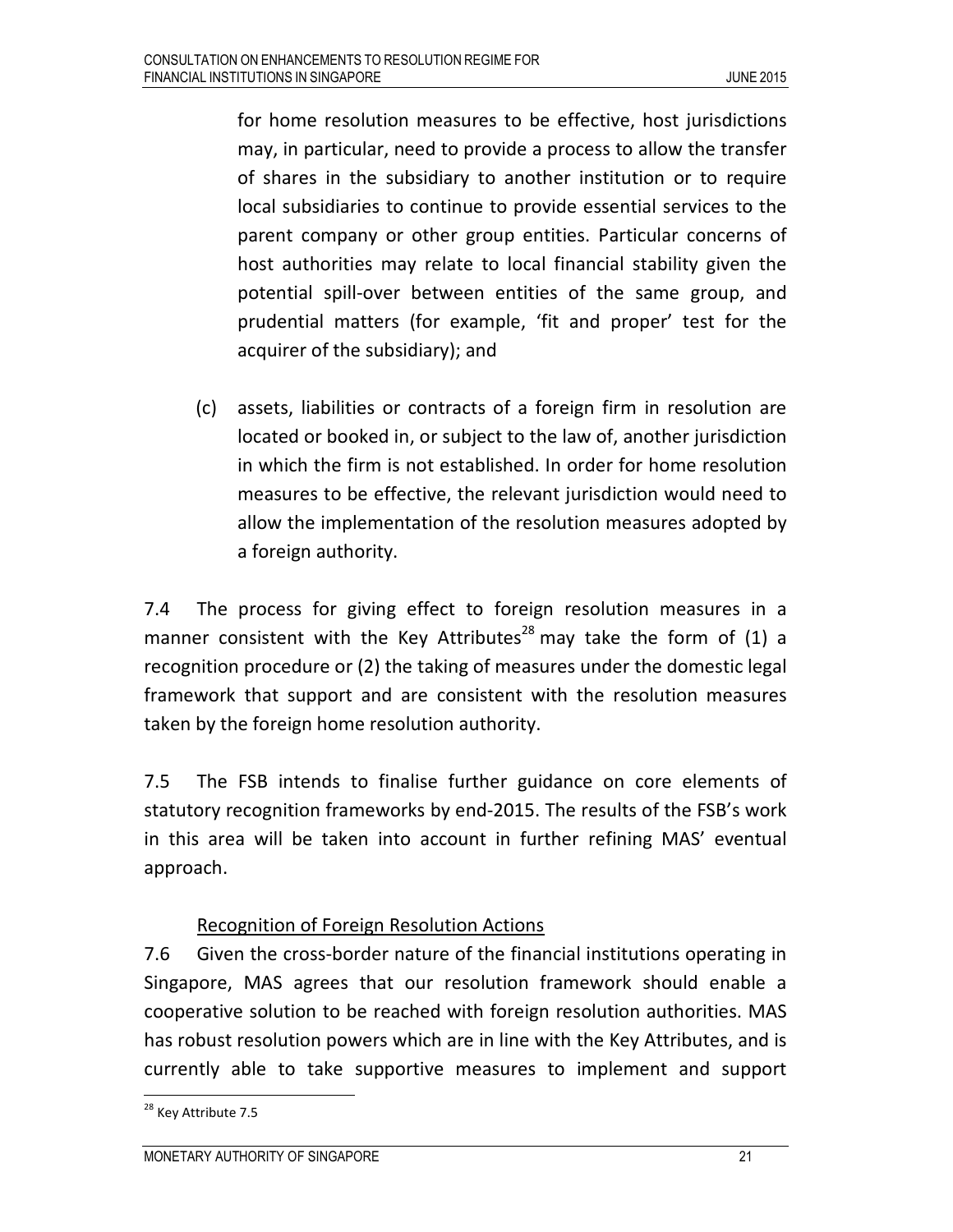resolution measures taken by a foreign home authority in a group-wide resolution. For example, MAS has powers to transfer the business or shares of a financial institution or to restructure or require issuance of shares, in support of a foreign resolution action. These powers extend to local branches of foreign financial institutions.

7.7 MAS notes FSB's ongoing work in this area and the progress of other FSB jurisdictions in developing cross-border frameworks for coordination and cooperation in the resolution of cross-border financial institutions. It is noted that jurisdictions have adopted a combination of recognition and supportive measures in developing their frameworks. The regimes in Switzerland and the UK provide for the resolution authority to give effect to resolution actions taken by foreign resolution authorities<sup>29</sup> through a statutory recognition process.

7.8 MAS is evaluating the necessity of a recognition process in view of existing powers to take supportive measures to achieve a cooperative solution with foreign resolution authorities in a group-wide resolution of cross-border financial institutions. It is essential that the recognition or support of any foreign resolution action in a group-wide resolution should not prejudice domestic financial stability. MAS' decision to give effect to a foreign resolution action is thus intended to be contingent on the following considerations –

- (a) the foreign resolution action should not have an widespread adverse effect on the financial system in Singapore or the economy of Singapore, or both;
- (b) the foreign resolution action should not in any way discriminate against creditors resident in Singapore compared to creditors in other countries or territories with similar legal rights; and
- (c) the implementation of the foreign resolution action should not be against public interest.

 $29$  In the UK's case, this refers to resolution authorities of non-EU member states.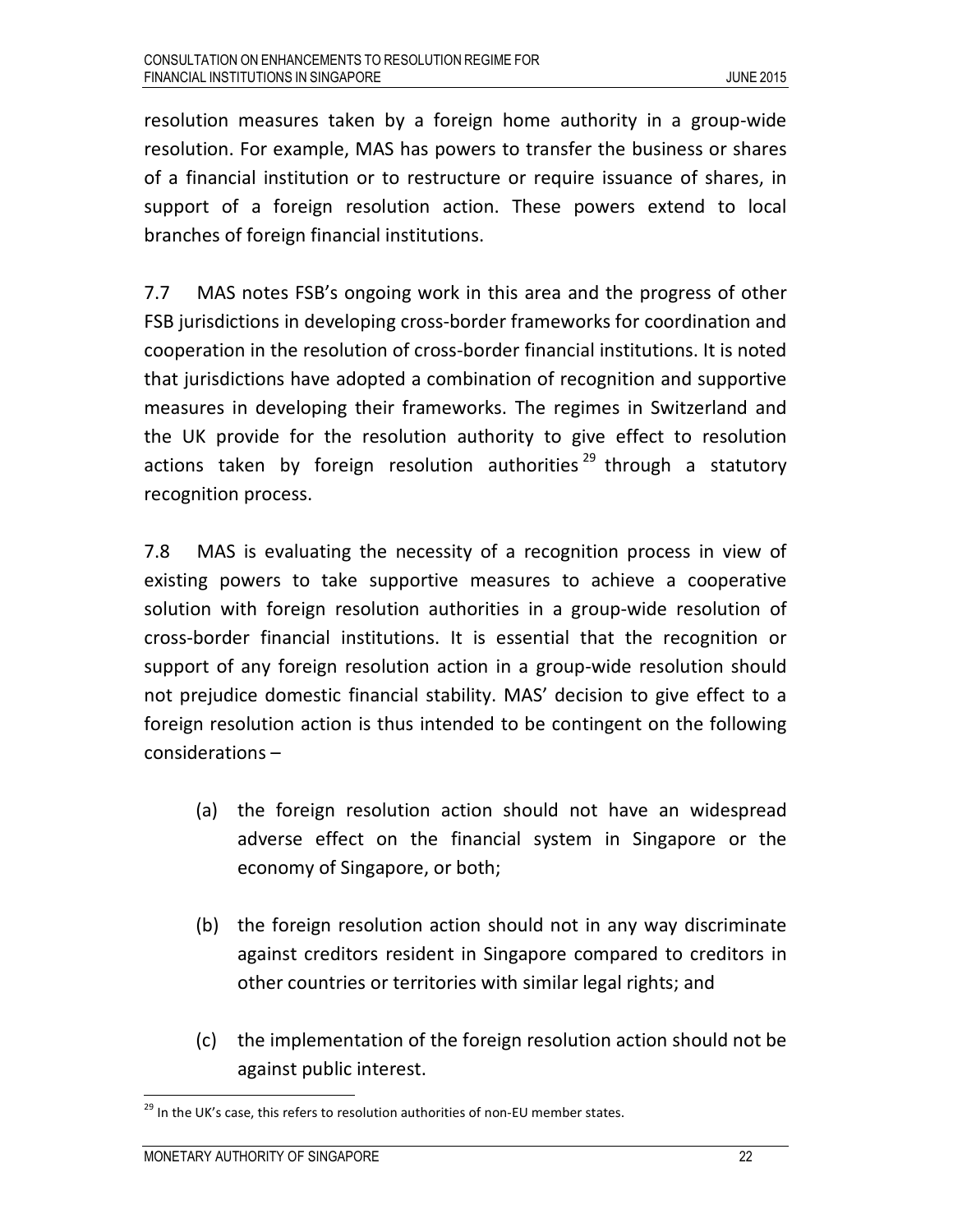7.9 MAS may decline to give effect to a foreign resolution action if doing so would prejudice any of the above considerations.

#### Question 11: MAS seeks views on -

- (a) the possibility of achieving a cooperative solution with foreign resolution authorities by giving effect to foreign resolution actions through a recognition process, subject to the considerations set out in paragraphs 7.8(a) to (c); and
- (b) the scenarios where a foreign resolution action may not be in the interest of a local branch or subsidiary of a foreign financial institution, which MAS would need to take into consideration when deciding if it should recognise or support the foreign resolution action.

## 8 CREDITOR SAFEGUARDS

8.1 Creditors<sup>30</sup> would have greater certainty and clarity on their relative positions within the creditor hierarchy in a resolution if resolution authorities, as a principle, exercise their resolution powers in a way which respects the hierarchy of claims under liquidation and treats creditors of the same class equally. As a resolution tends to be less value destructive than liquidation, creditors as a whole should be made better off in resolution under most circumstances. However, there may be instances where in order to preserve financial stability or maximise the financial institution's value for the benefit of creditors as a whole, the resolution strategy may render certain creditors worse off as compared to liquidation $^{31}$ .

<sup>&</sup>lt;sup>30</sup> The term "creditors" in this section includes shareholders. There is a possibility that resolution actions could be initiated before all equity has absorbed losses fully.

<sup>&</sup>lt;sup>31</sup> For example, in exercising powers to direct a compulsory transfer of business of a financial institution, the resolution authority may transfer partially certain liabilities, which are ranked pari passu with other liabilities, to a bridge institution. In such an event, the creditors of the liabilities transferred to the bridge institution could receive a higher value, as compared to the creditors of the liabilities which remained in the failed financial institution, even though the liabilities are ranked pari passu.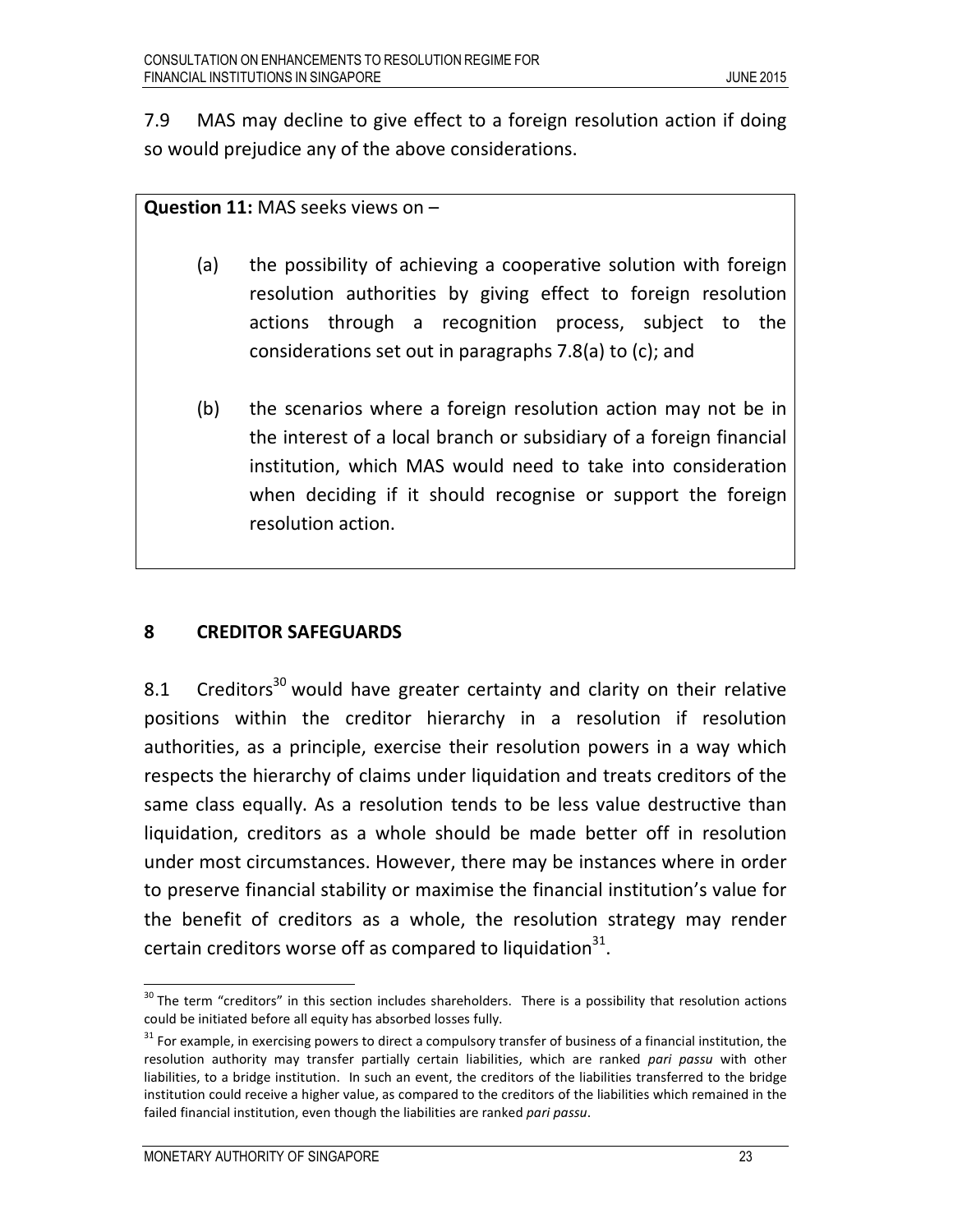8.2 As a guiding principle, in exercising any of MAS' resolution powers, MAS intends to respect the statutory creditor hierarchy of claims in liquidation, along with the principle of equal treatment of creditors of the same class. MAS would only depart from such principles where it is deemed appropriate, for instance, to ensure financial stability $^{32}$ .

## Creditor compensation framework

8.3 As highlighted in paragraph 8.1, certain creditors could be worse off under resolution compared to liquidation. The Key Attributes<sup>33</sup> provide that creditors should have a right to compensation where they do not receive at a minimum what they would have received in a liquidation of the financial institution.

8.4 Compensating creditors who are worse off under resolution as compared to liquidation would reduce the uncertainty faced by creditors of a financial institution, in the event of its failure. This would help maintain creditors' willingness to provide credit to financial institutions, stabilise the cost of funding of financial institutions and reduce incentives for herd behavior by creditors during stress events that may accelerate the financial institution's failure. The right of creditors affected by a resolution to compensation is also provided for in the resolution regimes of the US and the UK, and in the EU BRRD.

8.5 MAS proposes to establish a framework to compensate creditors who are worse off in resolution as compared to liquidation. The framework would apply to creditors of banks, merchant banks, finance companies, insurers, capital market infrastructures, DPS operators and their settlement institutions, and financial holding companies regulated by MAS. The key features of the creditor compensation framework would include –

(a) Appointment of an independent valuation agent  $-$  a qualified independent valuation agent would be engaged to assess if any

 $\overline{a}$ 

<sup>&</sup>lt;sup>32</sup> Other reasons include maximising the value of the financial institution for the benefit of all creditors or where it is necessary for the effective resolution of the financial institution.

<sup>&</sup>lt;sup>33</sup> Key Attribute 5.2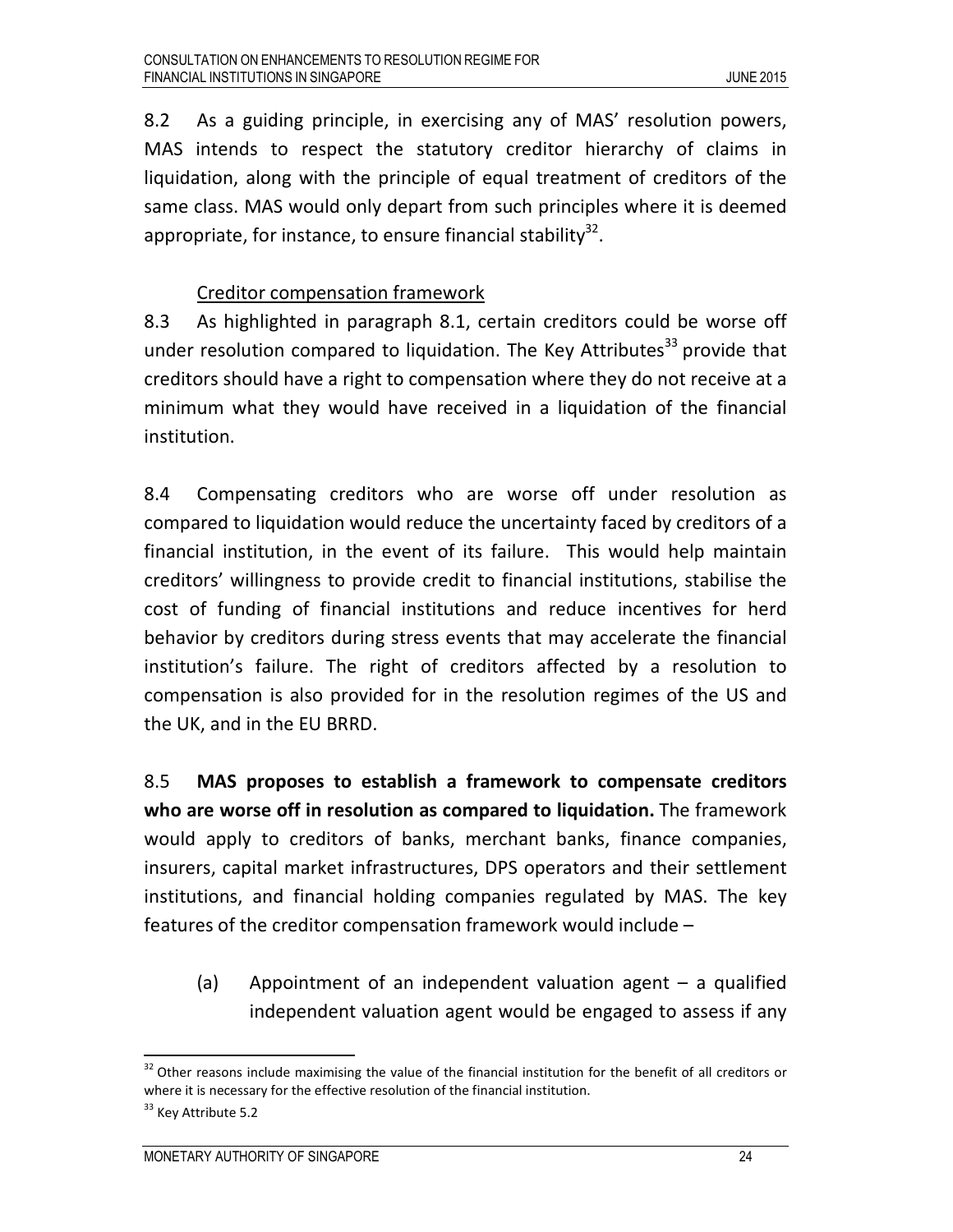creditor of the financial institution, which has been put into resolution, is worse off under resolution than under liquidation.

- (b) Valuation of compensation the qualified independent valuation agent would need to compute the amount that would have been received by each creditor had a liquidation been carried out, and compare this against the amount received by each creditor in the actual resolution. MAS may develop a set of high-level principles for fair and consistent valuation.
- (c) Right of appeal Creditors should be provided with the right to appeal against their determined compensation eligibility or entitlement.

Question 12: MAS seeks views on the proposal to establish a creditor compensation framework applicable to creditors of banks, merchant banks, finance companies, insurers, capital market infrastructures, DPS operators and settlement institutions, and financial holding companies regulated by MAS.

Question 13: MAS seeks views on the features of the proposed creditor compensation framework –

- (a) the proposal to engage a qualified independent valuation agent to determine any creditor compensation payable and the criteria (if any) for the appointment of such a valuation agent;
- (b) the valuation principles that such a valuation agent should adopt;
- (c) the appeal process on the compensation amount determined by the valuation agent; and
- (d) other features that MAS should consider including in its creditor compensation framework.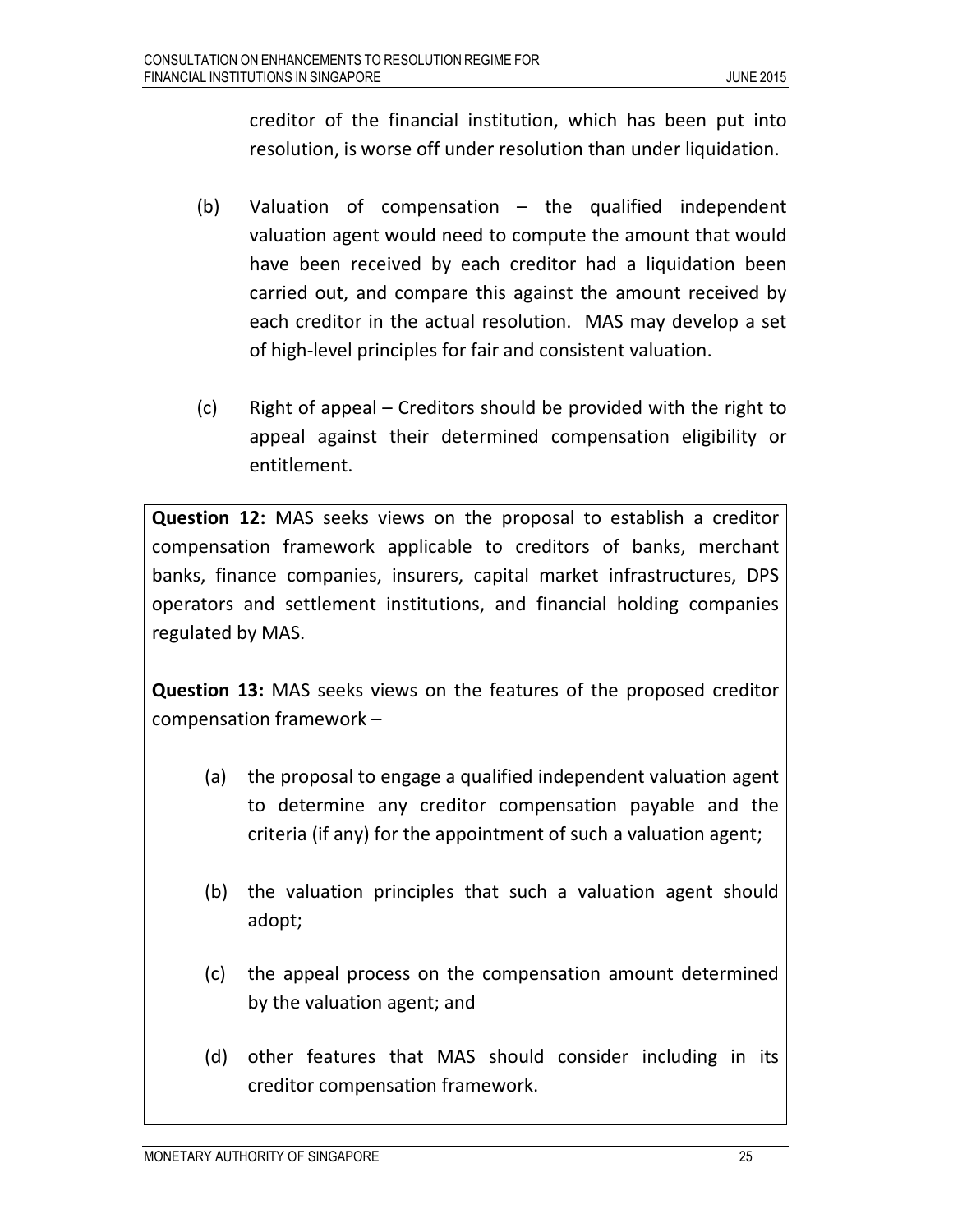## 9 RESOLUTION FUNDING

9.1 For the successful and orderly resolution of a financial institution that is systemically important or that maintains critical functions, it is important to establish resolution funding arrangements to ensure timely access to funds. The Key Attributes<sup>34</sup> set out the principles on the funding of financial institutions in resolution. Broadly, the Key Attributes expect resolution authorities not to be constrained to rely on public ownership or bail-out funds as a means of resolving a financial institution $^{35}$ .

9.2 The following paragraphs set out MAS' proposed general approach to resolution funding, with respect to –

- (a) the uses of resolution funding arrangements;
- (b) the proposed resolution funding arrangements for the overall financial sector; and
- (c) sector-specific arrangements.

## Uses of resolution funding arrangements

9.3 The purpose of resolution funding arrangements is to ensure timely access to funds to implement resolution measures. MAS proposes that such arrangements may be used to support any costs incurred in implementing resolution measures<sup>36</sup>. For instance, in order to achieve the objectives of resolution, MAS may, depending on the resolution measure taken, grant loans to a bridge institution or asset management company, or another financial institution acquiring the assets or shares of a financial institution

 $\overline{\phantom{a}}$ 

<sup>&</sup>lt;sup>34</sup> Key Attribute 6.

<sup>&</sup>lt;sup>35</sup> In addition, temporary sources of public funding should only be provided where necessary to foster financial stability, and where all private sources of funding have been exhausted. If such temporary funding is provided, authorities are to impose losses on shareholders and unsecured creditors, subject to the "no creditor worse off than in liquidation" safeguard. If necessary, the losses should then be recovered from the financial industry.

 $36$  This would be inclusive of administrative and interests costs.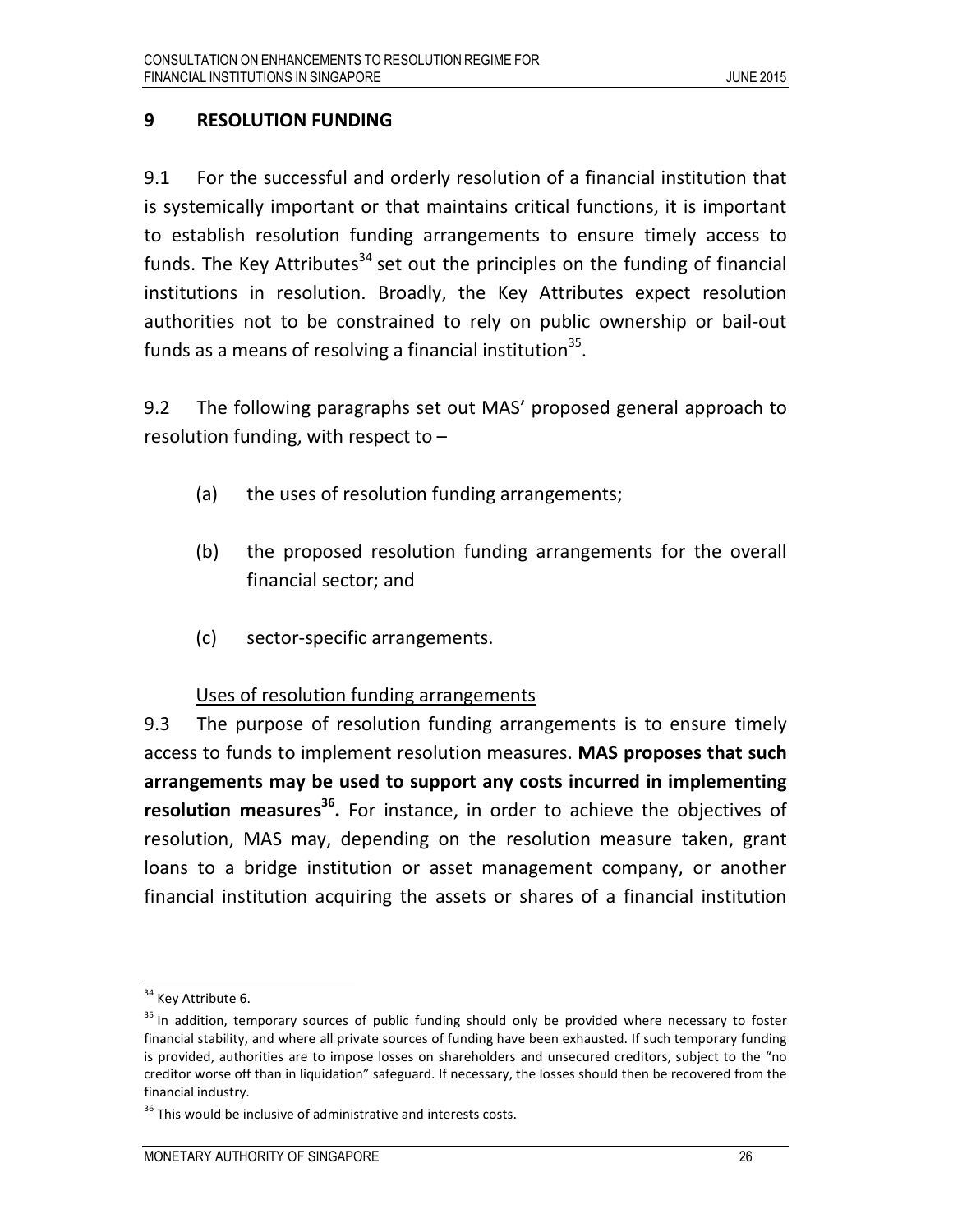that is being resolved ("acquiring financial institution"). MAS may also enter into loss-sharing agreements<sup>37</sup> with an acquiring financial institution.

9.4 In addition, MAS proposes that resolution funding arrangements may be used to address any creditor compensation claims<sup>38</sup> that may arise. This is because such claims, if they do arise, are consequential to the implementation of resolution measures.

Question 14: MAS seeks views on the proposal for resolution funding arrangements to be used for  $-$  (i) costs incurred in the implementation of resolution measures; and (ii) any creditor compensation claims that may arise.

Proposed resolution funding arrangements for the overall financial sector

9.5 Any costs incurred in resolving a financial institution should first be borne by that financial institution. Losses should also be imposed on its equity holders and unsecured creditors. For example, a certain percentage of the financial institution's liabilities could be bailed in before resolution funding arrangements are tapped upon.

9.6 Where the above is insufficient, MAS proposes to recover the costs incurred in resolving a financial institution from the industry<sup>39</sup>. Where applicable, the financial institutions bearing the costs would include the "restored" financial institution (in the event the resolution measure restores the viability of the financial institution that is being resolved), and the acquiring financial institution. The orderly resolution of a financial institution that is systemically important or maintains critical functions would preserve

<sup>&</sup>lt;sup>37</sup> Under a typical loss-sharing agreement, the resolution authority commits to bear a specified percentage of future losses experienced by the acquiring financial institution, on a specified pool of assets of the financial institution that was resolved, within a specified period of time.

<sup>&</sup>lt;sup>38</sup> Please refer to **Section 8** for details on the proposed creditor compensation framework.

<sup>&</sup>lt;sup>39</sup> MAS' view is that the entities who should share in the costs of resolving a financial institution are those that would have been adversely impacted by the failure of that financial institution, and who would therefore benefit from an orderly resolution of that financial institution. This is discussed further under sector-specific arrangements in paragraphs 9.11 to 9.23.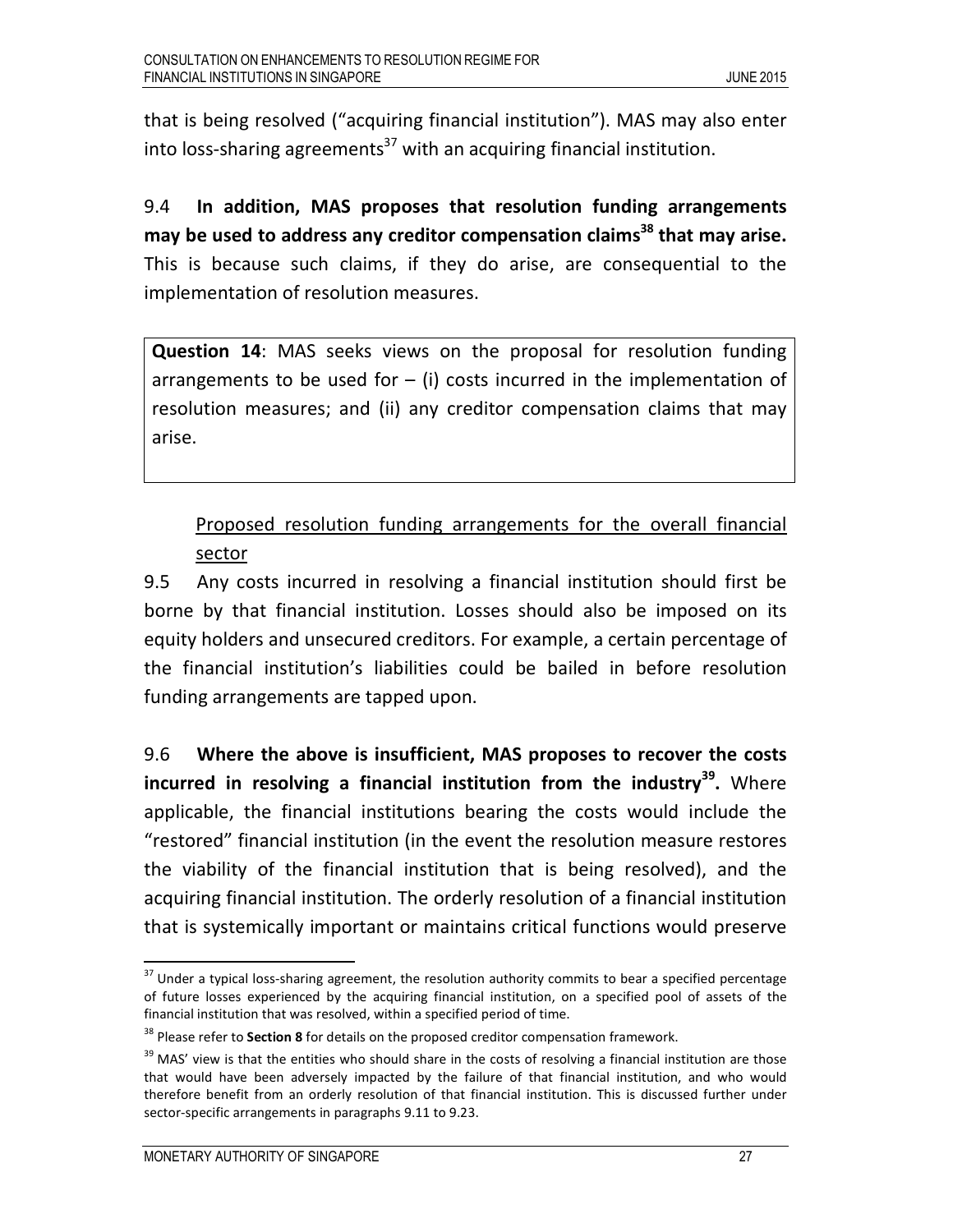financial stability and maintain market confidence, which would benefit the industry as a whole. This approach would also be consistent with the Key Attributes<sup>40</sup>.

9.7 Recoveries from the industry can be achieved through a privatelyfinanced ex ante resolution fund or a funding mechanism for ex post recovery from the financial industry or both. An ex ante resolution fund would be built up over time through ex ante premiums collected from financial institutions, similar to the Deposit Insurance ("DI") Fund and Policy Owners' Protection Scheme ("PPF") Funds. In contrast, an ex post recovery mechanism would entail MAS providing liquidity on a temporary basis; any costs incurred would be recovered from the industry after the resolution event. Either way, these recoveries will be by way of risk-based levies on contributing financial institutions. MAS will consult on the framework for the levies at a later stage.

9.8 MAS' view is that full ex ante funding would generally not be practical. As the costs of resolving a financial institution that is systemically-important or maintains critical functions could be large, building up an ex ante fund of a credible size would entail significant costs and inefficiencies for the industry.

9.9 MAS proposes to establish an ex post recovery mechanism, which would be more appropriate for the funding of resolution measures. Nevertheless, where privately-financed ex ante funds (e.g. DI or PPF Funds) exist, these may be tapped on to implement resolution measures.

9.10 In determining the resolution measure to be taken, MAS' primary objective will be to preserve financial stability and maintain the continuity of critical financial services and functions. MAS will also take into consideration the possible costs to the industry.

<sup>&</sup>lt;sup>40</sup> Key Attribute 6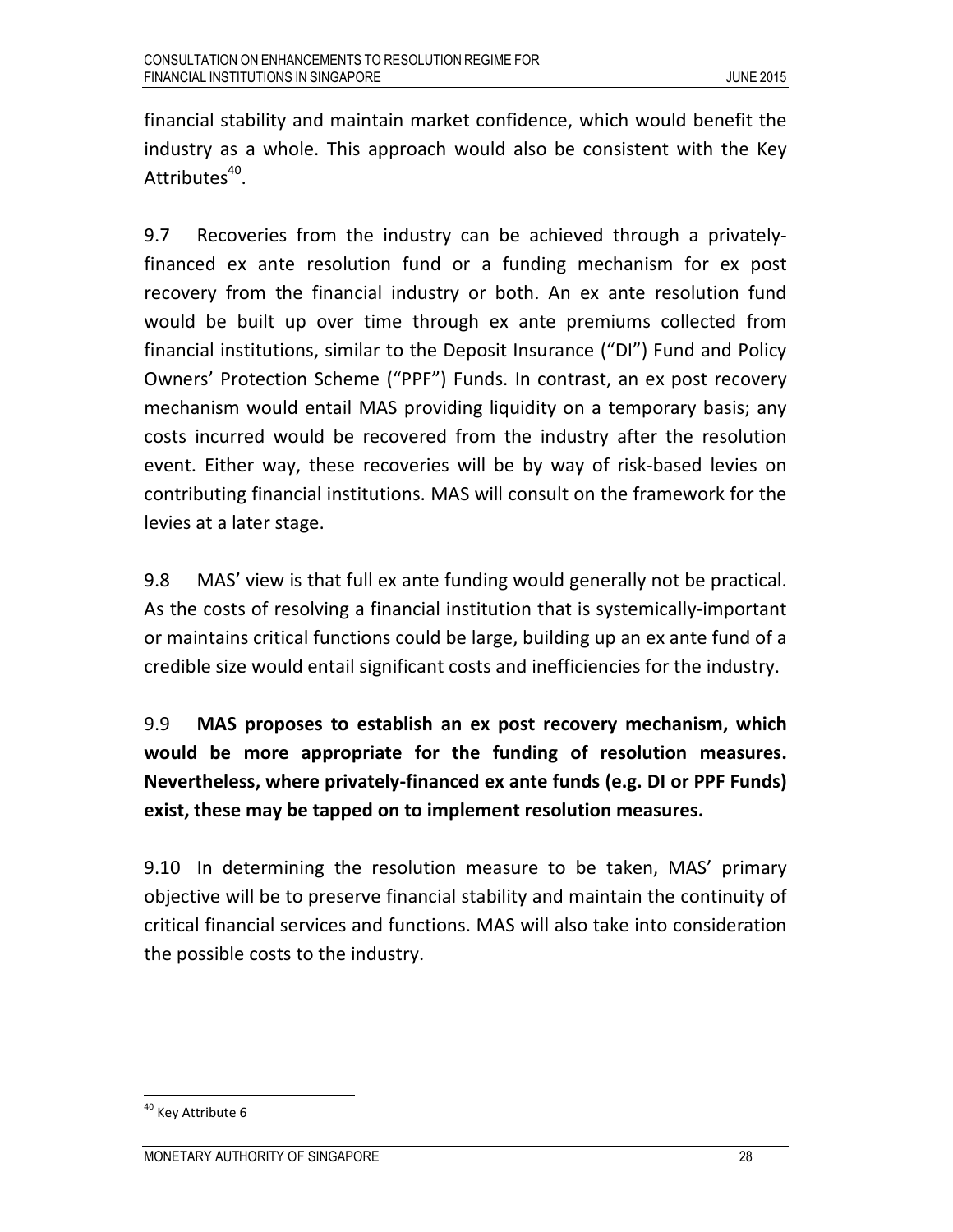Question 15: MAS seeks views on the proposal not to establish full ex ante funding to implement resolution measures, but to establish an ex post recovery mechanism and tap on prevailing ex ante funds.

Question 16: MAS seeks suggestions on the appropriate level of losses to be imposed on equity holders and unsecured creditors of the financial institution to be resolved, before resolution funding arrangements are tapped upon.

#### Sector-specific arrangements

9.11 The following paragraphs detail the proposed resolution funding arrangements for banking entities, insurers, capital market infrastructures, DPS operators and settlement institutions, based on the above approach of establishing an ex post recovery mechanism and tapping on prevailing ex ante funds.

9.12 There will be differences between the sectoral arrangements, as the resolution funding arrangements for the specific sectors depend on  $-$  (i) whether there are existing ex ante funds that can be tapped on; and (ii) the class(es) of financial institutions or persons that would benefit from an orderly resolution of that financial institution.

# Banking entities<sup>41</sup>

## Ex ante component

9.13 Currently, the DI Fund can only be used to compensate non-bank depositors of full banks and finance companies that are insured under the DI Scheme, in the event the full bank or finance company fails<sup>42</sup>. MAS proposes expanding the use of the DI Fund to include the implementation of resolution measures, for existing DI Scheme Members<sup>43</sup>. This is not

 $\overline{\phantom{a}}$ 

 $41$  Banking entities cover banks, merchant banks and finance companies.

<sup>&</sup>lt;sup>42</sup> For more information on the DI Scheme, please refer to the website of the Singapore Deposit Insurance Corporation at www.sdic.org.sg.

 $43$  In designing the risk-based levies under the resolution funding framework, MAS will study how to avoid imposing additional costs on DI Scheme Members, by taking into account the DI premium made. MAS will consult on the framework for the levies at a later stage.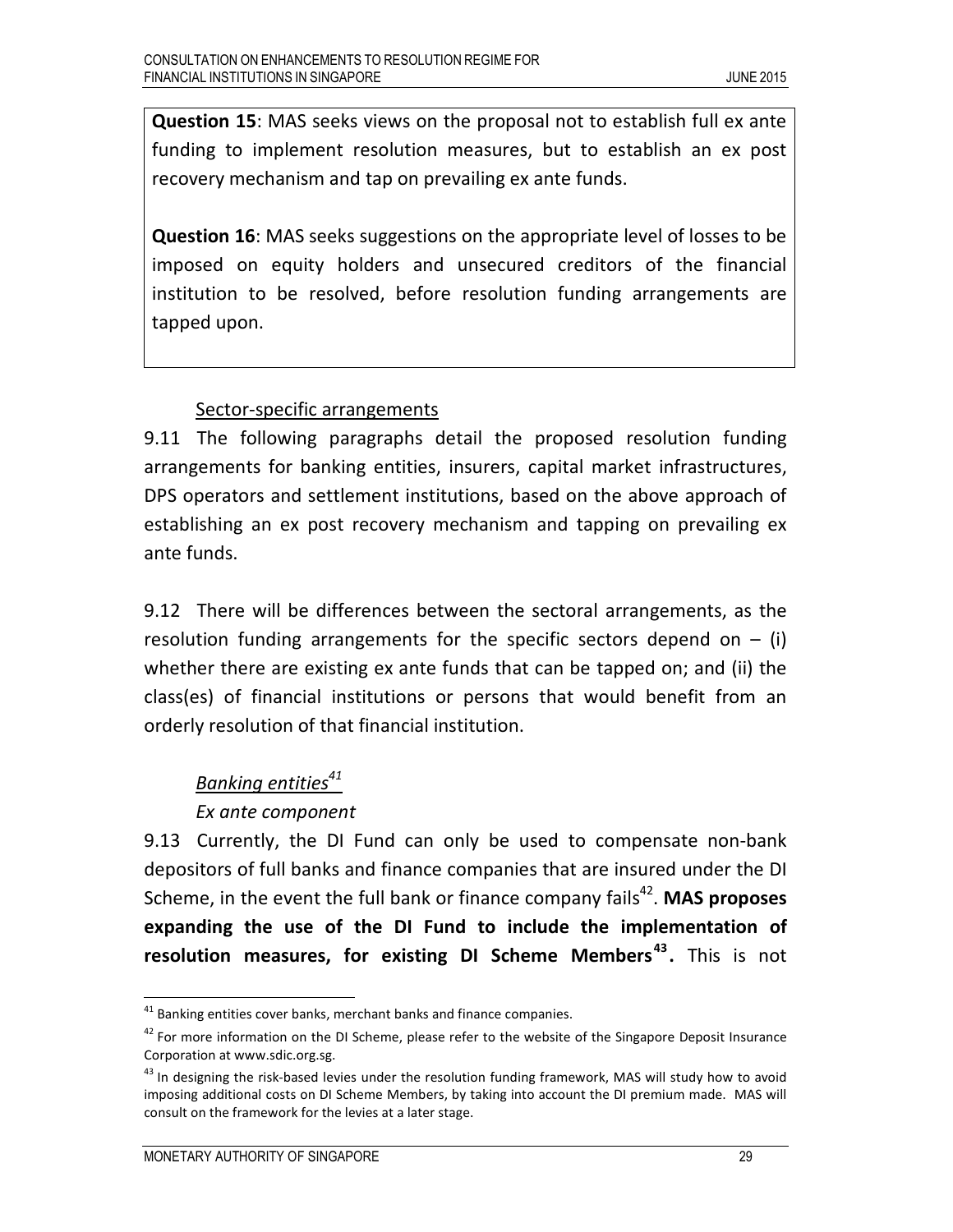inconsistent with the objective of the DI Fund, which is to limit the impact of a bank failure on small depositors. In addition, the use of the DI Fund would be a more efficient use of a ready and standing pool of funds, and would be aligned with the updated Core Principles for Effective Deposit Insurance Systems by the International Association of Deposit Insurers ("IADI") $^{44}$ .

9.14 Nevertheless, any use of the DI Fund to implement resolution measures should be circumscribed to ensure that funding remains adequate to support future depositor payouts. Specifically, MAS proposes the following safeguards –

- (a) DI Scheme Members only The use of the DI Fund in implementing resolution measures should be limited to the resolution of DI Scheme Members. This means that the DI Fund would not be used to support the resolution of a non-DI Scheme Member $45$ ; and
- (b) Equivalent cost criterion The amount drawn on the DI Fund should be capped at the amount that would have been paid out in a depositor payout situation for that particular DI Scheme Member in resolution (i.e. if the DI Scheme Member had failed)<sup>46</sup>.

9.15 The DI Fund will, however, not be used to satisfy any creditor compensation claims that may arise. While creditor compensation claims are consequential to resolution measures taken, their impact on depositor protection is less evident.

## Ex post recovery mechanism

9.16 MAS proposes that ex post levies be applied on the rest of the banking sector, i.e. all other banks, merchant banks and finance companies, other than the banking entity in resolution. This is on the basis

<sup>44</sup> <sup>44</sup> IADI, "IADI Core Principles for Effective Deposit Insurance Systems", Nov 2014 (http://www.iadi.org/docs/cprevised2014nov.pdf)

 $45$  For avoidance of doubt, MAS is not proposing an expansion of the DI Scheme membership.

<sup>&</sup>lt;sup>46</sup> This would be the estimated cost of depositor payout, net of asset recoveries. This is also consistent with the IADI's Core Principles for Effective Deposit Insurance Systems.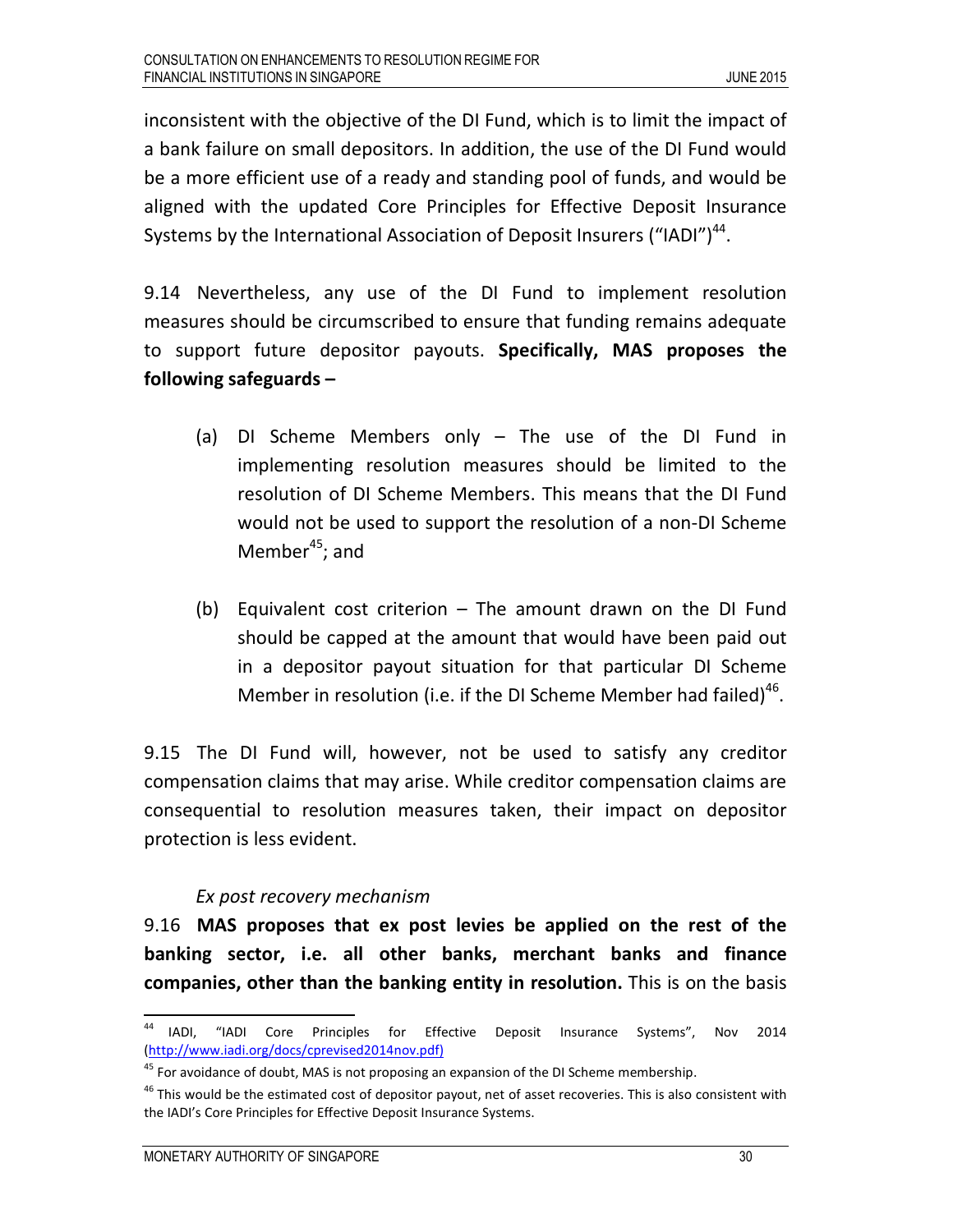that the disorderly failure of any banking entity may undermine market confidence and therefore adversely impact all other banking entities.

Question 17: MAS seeks views on the proposal to expand the use of the DI Fund to include the funding of the resolution of DI Scheme Members, but excluding any creditor compensation claims that may arise, subject to the equivalent cost criterion.

Question 18: MAS seeks views on the proposal to apply ex post levies on all other banking entities.

# Insurers<sup>47</sup>

9.17 MAS proposes to include all insurers in the scope of resolution funding arrangements, except for captive insurers and Lloyd's, given that captive insurers insure their own risks. The risks underwritten by Lloyd's service companies in Singapore are borne by the members of Lloyd's syndicates in London.

# Ex ante component

9.18 Unlike the DI Fund, the PPF Funds can already be used to implement resolution measures. Specifically, the PPF Funds can be used to provide funding for the transfer for the whole or part of the business (with PPF protected liabilities) of a failed PPF Scheme Member to another insurer $^{48}$ .

9.19 Similar to the proposed approach for the DI Fund, MAS does not intend for the PPF Funds to be used to satisfy any creditor compensation claims that may arise. This means that there will be no change to the current scope and use of the PPF Funds.

# Ex post recovery mechanism

9.20 MAS proposes that ex post levies be applied by classes of insurers, i.e. direct life insurers, direct general insurers and reinsurers. For example,

<sup>&</sup>lt;sup>47</sup> This section covers insurers, including reinsurers.

 $^{48}$  This is to ensure continuity of insurance coverage, so as to minimise financial hardship to an individual.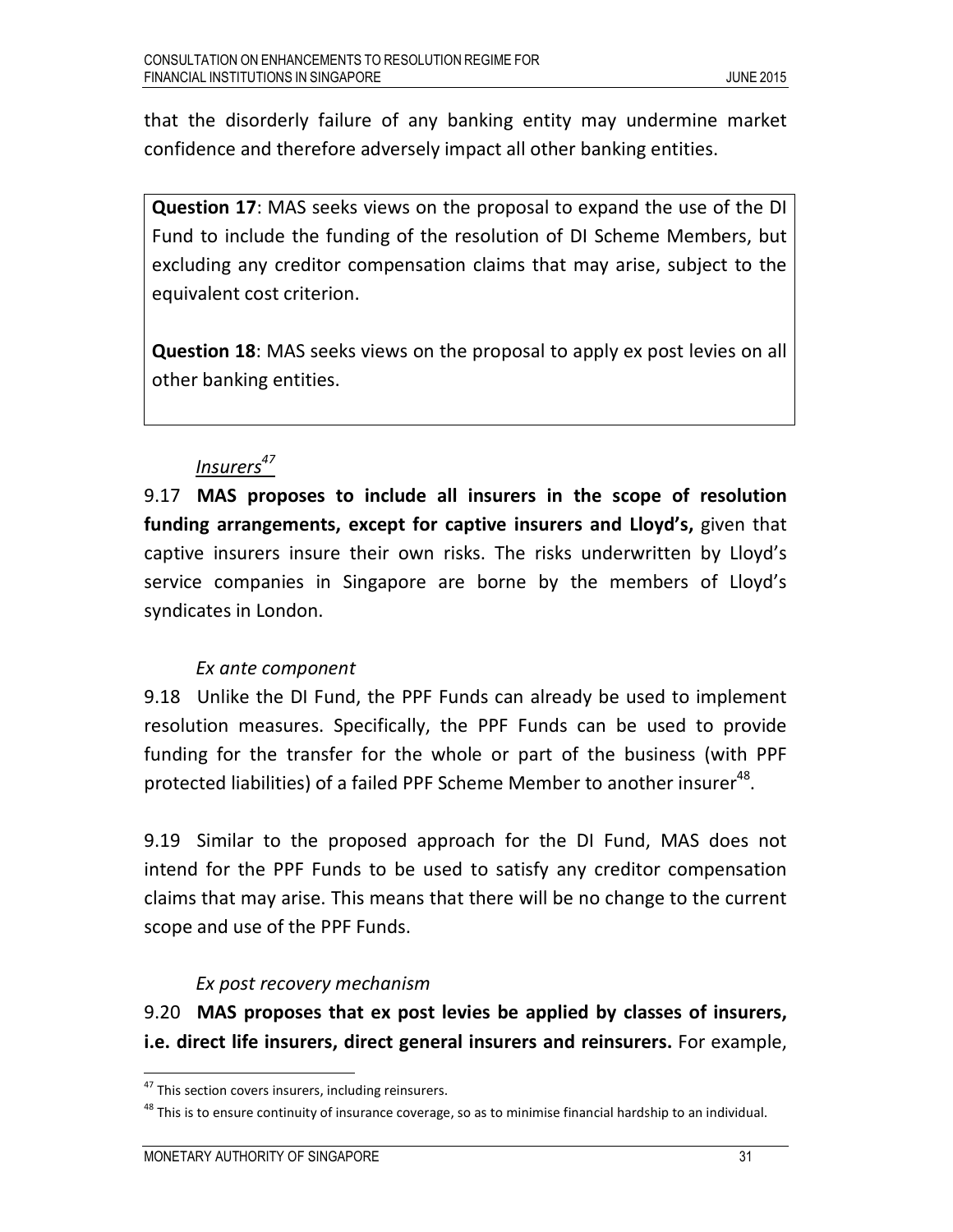if temporary funding is provided by MAS to resolve a direct life insurer, MAS will recover any costs incurred from direct life insurers only. The proposed approach of recovery by classes is because it is less evident that the orderly resolution of a direct life insurer, for example, would benefit the general insurance sector.

Question 19: MAS seeks views on the proposal to include all insurers in the scope of resolution funding arrangements, except for captive insurers and Lloyd's.

Question 20: MAS seeks views on the proposal to apply ex post levies by classes of insurers, i.e. direct life insurers, direct general insurers and reinsurers. For example, if temporary funding is provided by MAS to resolve a direct life insurer, MAS will recover any costs incurred from direct life insurers only.

# Capital Market Infrastructures and DPS Operators

## Ex ante component

9.21 Unlike the banking and insurance sectors, there is no existing ex ante fund available to implement resolution measures for capital market infrastructures or DPS operators. As such, MAS proposes an ex post recovery mechanism in resolving capital market infrastructures or DPS operators.

# Ex post recovery mechanism

9.22 MAS seeks views on the appropriate scope of ex post recovery; specifically, on persons who would benefit from an orderly resolution of a capital market infrastructure or DPS operator, and who should therefore contribute to any costs that may be incurred in resolving that capital market infrastructure or DPS operator. For example –

• For capital market infrastructures, costs could be recovered through –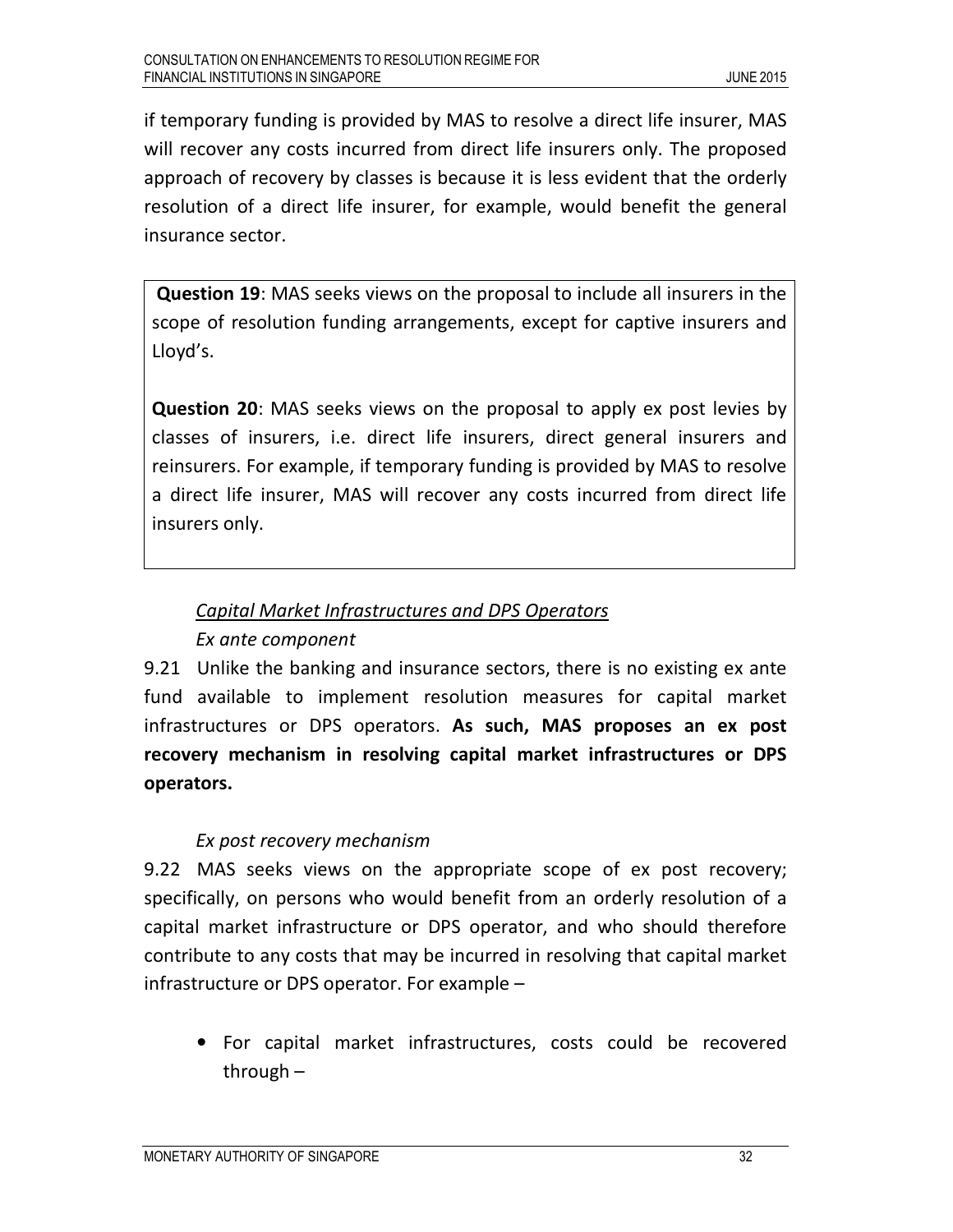- (a) Levies on participants in the capital market, e.g. members of the resolved entity, other capital markets services licensees, other capital market infrastructures in the same line of business or performing the same functions, or other market infrastructures<sup>49</sup> generally; and/or
- (b) Transaction Levies on users of any capital market infrastructure (e.g. as a percentage of trading or clearing fees).
- For DPS Operators, costs could be recovered from levies on participants of the DPSs under the resolved DPS operator. Costs may not need to be recovered from other DPS Operators and their participants, where the DPS operators operate in different markets.

Question 21: MAS seeks views on the scope of ex post recovery, i.e. the scope of entities from which costs should be recovered. In the case of a DPS operator, MAS seeks views on the recovery of funds from all direct and indirect participants of the resolved DPS operator.

Question 22: MAS seeks views on the manner by which costs should be recovered, for example, whether this may be through levies on participants or transaction levies, and the apportionment of such levies.

## DPS Settlement Institutions

9.23 DPS Settlement Institutions are banks, and their settlement function cannot be isolated from their banking functions. Therefore, MAS proposes that these institutions be resolved as banks; this means that the resolution funding arrangements for the banking entities would apply to DPS Settlement Institutions.

Question 23: MAS seeks views on the proposal to apply resolution funding arrangements for banking entities to DPS Settlement Institutions.

<sup>&</sup>lt;sup>49</sup> Such as market operators, clearing houses and trade repositories.